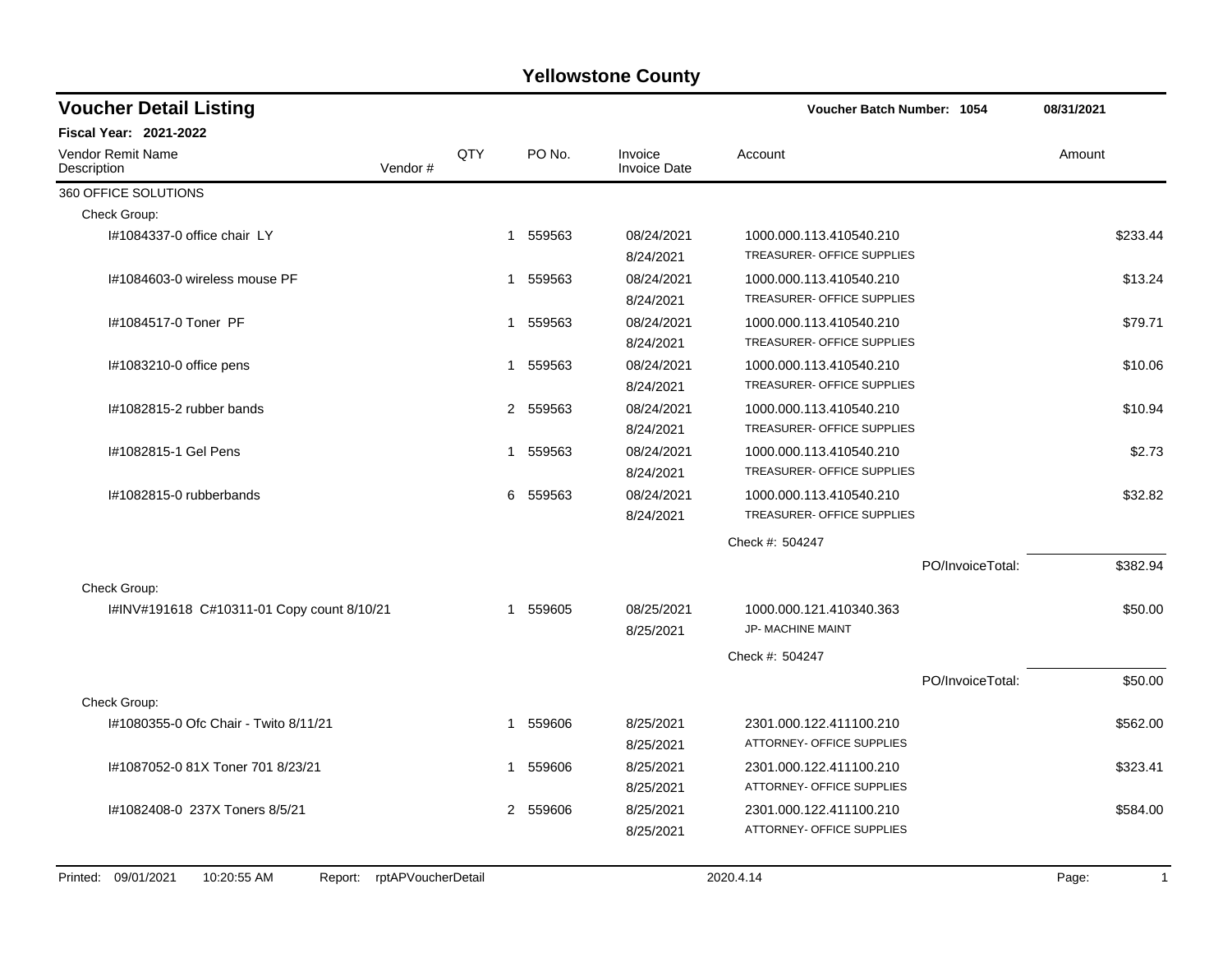| <b>Voucher Detail Listing</b>                    |                               |     |             |                                | Voucher Batch Number: 1054                                           | 08/31/2021       |            |
|--------------------------------------------------|-------------------------------|-----|-------------|--------------------------------|----------------------------------------------------------------------|------------------|------------|
| Fiscal Year: 2021-2022                           |                               |     |             |                                |                                                                      |                  |            |
| Vendor Remit Name<br>Description                 | Vendor#                       | QTY | PO No.      | Invoice<br><b>Invoice Date</b> | Account                                                              |                  | Amount     |
| I#1087087-0 DN 85A Toner & Envelopes 8/23/21     |                               |     | 1 559606    | 8/25/2021                      | 2301.000.122.411100.210                                              |                  | \$167.73   |
|                                                  |                               |     |             | 8/25/2021                      | ATTORNEY- OFFICE SUPPLIES                                            |                  |            |
|                                                  |                               |     |             |                                | Check #: 504247                                                      |                  |            |
|                                                  |                               |     |             |                                |                                                                      | PO/InvoiceTotal: | \$1,637.14 |
| Check Group:                                     |                               |     |             |                                |                                                                      |                  |            |
| I#IN192595 8/17/21 4H Copier staples             |                               |     | 1 559630    | 08/26/2021<br>8/26/2021        | 5810.000.557.460442.220<br>METRA FAIR- OPERATING SUPPLIES            |                  | \$57.01    |
|                                                  |                               |     |             |                                | Check #: 504247                                                      |                  |            |
|                                                  |                               |     |             |                                |                                                                      | PO/InvoiceTotal: | \$57.01    |
| Check Group:                                     |                               |     |             |                                |                                                                      |                  |            |
| I#1086259-0; Dry Erase Markers, Pencil Sharpener |                               |     | 1 559631    | 08/26/2021<br>8/26/2021        | 1000.000.111.410510.210<br>FINANCE- OFFICE SUPPLIES                  |                  | \$17.27    |
|                                                  |                               |     |             |                                | Check #: 504247                                                      |                  |            |
|                                                  |                               |     |             |                                |                                                                      | PO/InvoiceTotal: | \$17.27    |
|                                                  |                               |     |             |                                |                                                                      | Vendor Total:    | \$2,144.36 |
| A-1 JDS LOCK                                     |                               |     |             |                                |                                                                      |                  |            |
| Check Group:                                     |                               |     |             |                                |                                                                      |                  |            |
| 1#337979 8/13/21 LOCK REPAIR                     |                               |     | 559582<br>1 | 08/24/2021<br>8/24/2021        | 5810.000.552.460442.230<br>METRA FACILITIES- REPAIR & MAINT SUPPLIES |                  | \$65.00    |
|                                                  |                               |     |             |                                |                                                                      |                  |            |
|                                                  |                               |     |             |                                | Check #: 504248                                                      |                  |            |
|                                                  |                               |     |             |                                |                                                                      | PO/InvoiceTotal: | \$65.00    |
| ACE HARDWARE.                                    | 002250                        |     |             |                                |                                                                      | Vendor Total:    | \$65.00    |
| Check Group:                                     |                               |     |             |                                |                                                                      |                  |            |
| I#216592/1 EDGER GAS                             |                               |     | 1 559571    | 08/24/2021                     | 5810.000.552.460442.365                                              |                  | \$219.99   |
|                                                  |                               |     |             | 8/24/2021                      | METRA FACILITIES- GROUND MAINT                                       |                  |            |
|                                                  |                               |     |             |                                | Check #: 504249                                                      |                  |            |
|                                                  |                               |     |             |                                |                                                                      | PO/InvoiceTotal: | \$219.99   |
| Check Group:                                     |                               |     |             |                                |                                                                      |                  |            |
|                                                  |                               |     |             |                                |                                                                      |                  |            |
| Printed: 09/01/2021<br>10:20:55 AM               | rptAPVoucherDetail<br>Report: |     |             |                                | 2020.4.14                                                            |                  | 2<br>Page: |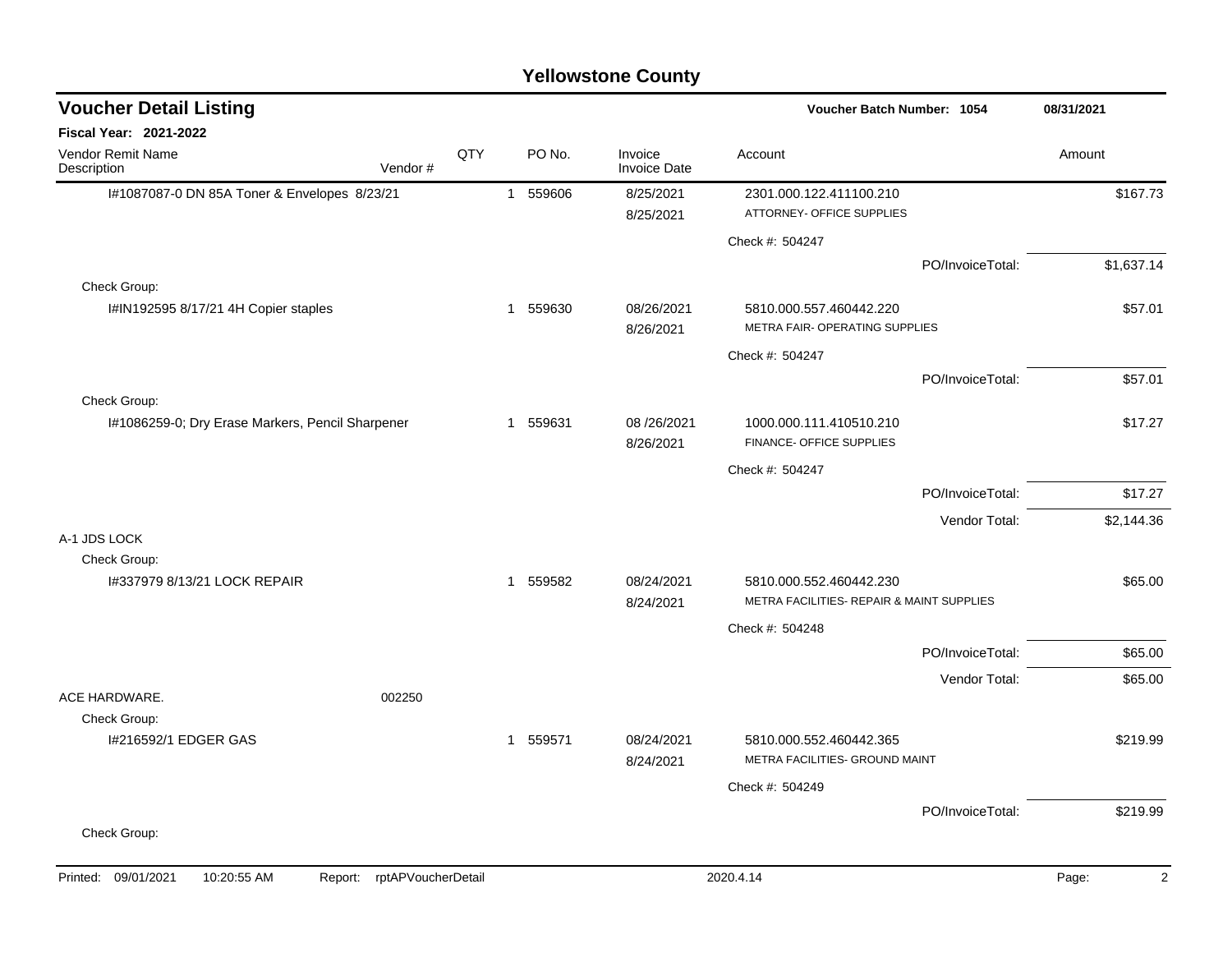| <b>Voucher Detail Listing</b>                 |                    |     |                        |                                | Voucher Batch Number: 1054                                      |                  | 08/31/2021  |  |
|-----------------------------------------------|--------------------|-----|------------------------|--------------------------------|-----------------------------------------------------------------|------------------|-------------|--|
| Fiscal Year: 2021-2022                        |                    |     |                        |                                |                                                                 |                  |             |  |
| Vendor Remit Name<br>Description              | Vendor#            | QTY | PO No.                 | Invoice<br><b>Invoice Date</b> | Account                                                         |                  | Amount      |  |
| I#216816/1 8/9/21 TOOLS                       |                    |     | 1 559614               | 08/26/2021<br>8/26/2021        | 5810.000.552.460442.220<br>METRA FACILITIES- OPERATING SUPPLIES |                  | \$98.51     |  |
|                                               |                    |     |                        |                                | Check #: 504249                                                 |                  |             |  |
|                                               |                    |     |                        |                                |                                                                 | PO/InvoiceTotal: | \$98.51     |  |
|                                               |                    |     |                        |                                |                                                                 | Vendor Total:    | \$318.50    |  |
| <b>ALTERNATIVES INC</b><br>Check Group:       | 001245             |     |                        |                                |                                                                 |                  |             |  |
| I#PSA M/COVID-F SUBS JULY 2021                |                    |     | 1 559557               | 08/24/2021<br>8/24/2021        | 1000.000.121.410340.399<br>JP- PSA PROGRAM                      |                  | \$2,677.50  |  |
|                                               |                    |     |                        |                                | Check #: 504250                                                 |                  |             |  |
|                                               |                    |     |                        |                                |                                                                 | PO/InvoiceTotal: | \$2,677.50  |  |
| Check Group:                                  |                    |     |                        |                                |                                                                 |                  |             |  |
| I#20211136; JULY-SEPT 21 MISD                 |                    |     | 559570<br>$\mathbf{1}$ | 8/24/2021<br>8/24/2021         | 1000.000.199.420242.399<br>MISC- JAIL ALTERNATIVES              |                  | \$25,500.00 |  |
| I#20211135 JULY-SEPT 21 BETA                  |                    |     | 1 559570               | 8/24/2021<br>8/24/2021         | 1000.000.199.420242.399<br>MISC- JAIL ALTERNATIVES              |                  | \$6,250.00  |  |
|                                               |                    |     |                        |                                | Check #: 504250                                                 |                  |             |  |
|                                               |                    |     |                        |                                |                                                                 | PO/InvoiceTotal: | \$31,750.00 |  |
|                                               |                    |     |                        |                                |                                                                 | Vendor Total:    | \$34,427.50 |  |
| ANGEL LIND'S DAIRY INC                        |                    |     |                        |                                |                                                                 |                  |             |  |
| Check Group:<br>I#8011564 A#YOUTHS Dairy      |                    |     | 559581<br>$\mathbf{1}$ | 08/24/2021<br>8/24/2021        | 2399.000.235.420250.223<br>YSC-FOOD                             |                  | \$107.55    |  |
|                                               |                    |     |                        |                                | Check #: 504251                                                 |                  |             |  |
|                                               |                    |     |                        |                                |                                                                 | PO/InvoiceTotal: | \$107.55    |  |
|                                               |                    |     |                        |                                |                                                                 | Vendor Total:    | \$107.55    |  |
| ARROW SEPTIC & SEWER SERVICE LLC              |                    |     |                        |                                |                                                                 |                  |             |  |
| Check Group:                                  |                    |     |                        |                                |                                                                 |                  |             |  |
| I#3312 8/18/21 Animal waste Expo Bldg         |                    |     | 1 559591               | 08/24/2021<br>8/24/2021        | 5810.000.557.460442.367<br>METRA FAIR- JANITORIAL SERVICES      |                  | \$650.00    |  |
| Printed: 09/01/2021<br>10:20:55 AM<br>Report: | rptAPVoucherDetail |     |                        |                                | 2020.4.14                                                       |                  | 3<br>Page:  |  |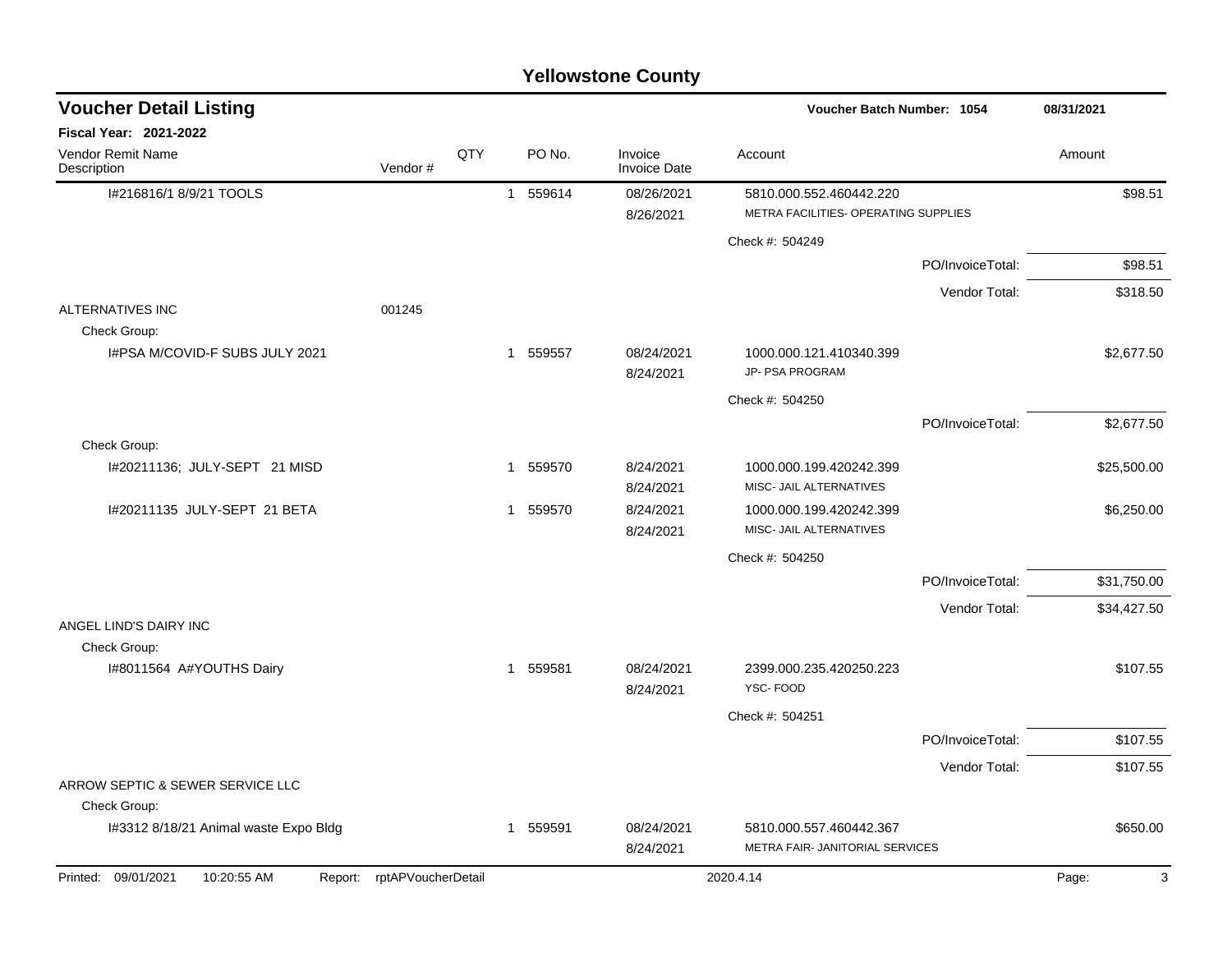| <b>Yellowstone County</b> |  |
|---------------------------|--|
|---------------------------|--|

| <b>Voucher Detail Listing</b>                 |                    |             |           |                                | Voucher Batch Number: 1054           | 08/31/2021              |
|-----------------------------------------------|--------------------|-------------|-----------|--------------------------------|--------------------------------------|-------------------------|
| <b>Fiscal Year: 2021-2022</b>                 |                    |             |           |                                |                                      |                         |
| <b>Vendor Remit Name</b><br>Description       | Vendor#            | QTY         | PO No.    | Invoice<br><b>Invoice Date</b> | Account                              | Amount                  |
|                                               |                    |             |           |                                | Check #: 504252                      |                         |
|                                               |                    |             |           |                                | PO/InvoiceTotal:                     | \$650.00                |
|                                               |                    |             |           |                                | Vendor Total:                        | \$650.00                |
| <b>BARGREEN ELLINGSON INC</b>                 | 046659             |             |           |                                |                                      |                         |
| Check Group:                                  |                    |             |           |                                |                                      |                         |
| I#009990986 TAMPONS                           |                    |             | 2 559562  | 08/24/2021                     | 2300.000.136.420200.220              | \$189.88                |
|                                               |                    |             |           | 8/24/2021                      | DETENTION- OPERATING SUPPLIES        |                         |
| 1#009990987 TOILET PAPER                      |                    |             | 13 559562 | 08/24/2021                     | 2300.000.136.420200.220              | \$533.52                |
|                                               |                    |             |           | 8/24/2021                      | DETENTION- OPERATING SUPPLIES        |                         |
| I#009990987 WHT COCKTAIL NAPKINS              |                    |             | 12 559562 | 08/24/2021                     | 2300.000.136.420200.220              | \$216.00                |
|                                               |                    |             |           | 8/24/2021                      | DETENTION- OPERATING SUPPLIES        |                         |
| 1#009990987 BLK NITRILE GLOVES SZ LRG         |                    | 40          | 559562    | 08/24/2021                     | 2300.000.136.420200.220              | \$716.00                |
|                                               |                    |             |           | 8/24/2021                      | DETENTION- OPERATING SUPPLIES        |                         |
| I#009990987 BLK NITRILE GLOVES SX XLRG        |                    | 70          | 559562    | 08/24/2021                     | 2300.000.136.420200.220              | \$1,253.00              |
|                                               |                    |             |           | 8/24/2021                      | DETENTION- OPERATING SUPPLIES        |                         |
| I#009990985 VINYL GLOVES SZ MD                |                    | 10          | 559562    | 08/24/2021                     | 2300.000.136.420200.220              | \$124.30                |
|                                               |                    |             |           | 8/24/2021                      | DETENTION- OPERATING SUPPLIES        |                         |
| 1#009990985 VINYL GLOVES SZ XLRG              |                    | 30          | 559562    | 08/24/2021                     | 2300.000.136.420200.220              | \$372.90                |
|                                               |                    |             |           | 8/24/2021                      | DETENTION- OPERATING SUPPLIES        |                         |
|                                               |                    |             |           |                                | Check #: 504253                      |                         |
|                                               |                    |             |           |                                | PO/InvoiceTotal:                     | \$3,405.60              |
|                                               |                    |             |           |                                | Vendor Total:                        | \$3,405.60              |
| <b>BENTON MEDIA INC</b>                       |                    |             |           |                                |                                      |                         |
| Check Group:                                  |                    |             |           |                                |                                      |                         |
| 1#655 8/24/21 Media Svcs                      |                    | $\mathbf 1$ | 559638    | 08/26/2021                     | 5810.000.557.460442.338              | \$300.00                |
|                                               |                    |             |           | 8/26/2021                      | METRA FAIR- DESIGN & PRODUCTION SVCS |                         |
| 1#654 8/24/21 Social Media Mgmt               |                    | 1           | 559638    | 08/26/2021                     | 5810.000.557.460442.338              | \$5,000.00              |
|                                               |                    |             |           | 8/26/2021                      | METRA FAIR- DESIGN & PRODUCTION SVCS |                         |
|                                               |                    |             |           |                                | Check #: 504254                      |                         |
|                                               |                    |             |           |                                | PO/InvoiceTotal:                     | \$5,300.00              |
| Printed: 09/01/2021<br>10:20:55 AM<br>Report: | rptAPVoucherDetail |             |           |                                | 2020.4.14                            | Page:<br>$\overline{4}$ |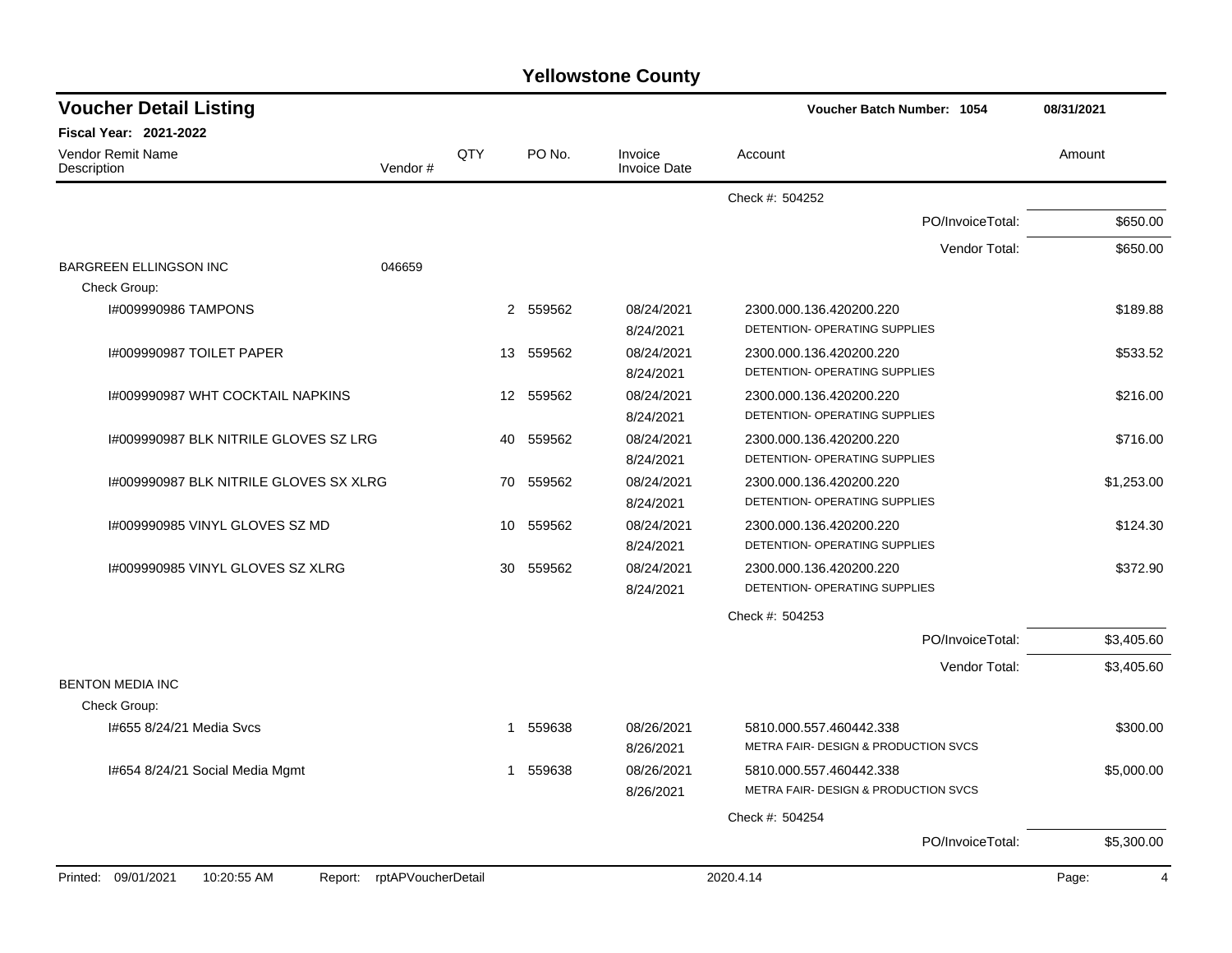| <b>Voucher Detail Listing</b>                                       |     |          |                                | Voucher Batch Number: 1054                                             | 08/31/2021 |
|---------------------------------------------------------------------|-----|----------|--------------------------------|------------------------------------------------------------------------|------------|
| Fiscal Year: 2021-2022                                              |     |          |                                |                                                                        |            |
| Vendor Remit Name<br>Vendor#<br>Description                         | QTY | PO No.   | Invoice<br><b>Invoice Date</b> | Account                                                                | Amount     |
|                                                                     |     |          |                                | Vendor Total:                                                          | \$5,300.00 |
| <b>BIG SKY MOBILE IMAGING LLC</b>                                   |     |          |                                |                                                                        |            |
| Check Group:                                                        |     |          |                                |                                                                        |            |
| I#13658790 AGS Xray                                                 |     | 1 559464 | 08/20/2021<br>8/20/2021        | 2399.000.235.420250.351<br>YSC- MEDICAL & PSYCH SERVICES               | \$203.55   |
| I#13699077 AGS Xray                                                 |     | 1 559464 | 08/20/2021<br>8/20/2021        | 2399.000.235.420250.351<br>YSC- MEDICAL & PSYCH SERVICES               | \$109.32   |
| I#13639668 XC Xray                                                  |     | 1 559464 | 08/20/2021                     | 2399.000.235.420250.351                                                | \$248.76   |
|                                                                     |     |          | 8/20/2021                      | YSC- MEDICAL & PSYCH SERVICES                                          |            |
|                                                                     |     |          |                                | Check #: 504255                                                        |            |
|                                                                     |     |          |                                | PO/InvoiceTotal:                                                       | \$561.63   |
|                                                                     |     |          |                                | Vendor Total:                                                          | \$561.63   |
| BILLINGS CLINIC OCCUPATIONAL HEALTH<br>Check Group:                 |     |          |                                |                                                                        |            |
| I#2021-2903 8/18/21 Pre Placement MF                                |     | 1 559629 | 08/26/2021<br>8/26/2021        | 5810.000.552.460442.220<br>METRA FACILITIES- OPERATING SUPPLIES        | \$145.00   |
|                                                                     |     |          |                                | Check #: 504256                                                        |            |
|                                                                     |     |          |                                | PO/InvoiceTotal:                                                       | \$145.00   |
|                                                                     |     |          |                                | Vendor Total:                                                          | \$145.00   |
| <b>BILLINGS SIGN SERVICE</b><br>039805                              |     |          |                                |                                                                        |            |
| Check Group:                                                        |     |          |                                |                                                                        |            |
| 1#30747 8/16/21 LARGE SIGN 1ST AVE N & HWY 98                       |     | 1 559575 | 08/24/2021<br>8/24/2021        | 5810.000.552.460442.398<br>METRA FACILITIES- VARIABLE CONTRACT SERVICE | \$164.80   |
|                                                                     |     |          |                                | Check #: 504257                                                        |            |
|                                                                     |     |          |                                | PO/InvoiceTotal:                                                       | \$164.80   |
|                                                                     |     |          |                                | Vendor Total:                                                          | \$164.80   |
| BOBCAT OF BIG SKY INC                                               |     |          |                                |                                                                        |            |
| Check Group:                                                        |     |          |                                |                                                                        |            |
| 1#83064 8/5/21 CABLE ASSY                                           |     | 1 559578 | 08/24/2021<br>8/24/2021        | 5810.000.552.460442.369<br>METRA FACILITIES- BUILDING/EQUIP REPAIRS    | \$67.16    |
| rptAPVoucherDetail<br>Printed: 09/01/2021<br>10:20:55 AM<br>Report: |     |          |                                | 2020.4.14                                                              | 5<br>Page: |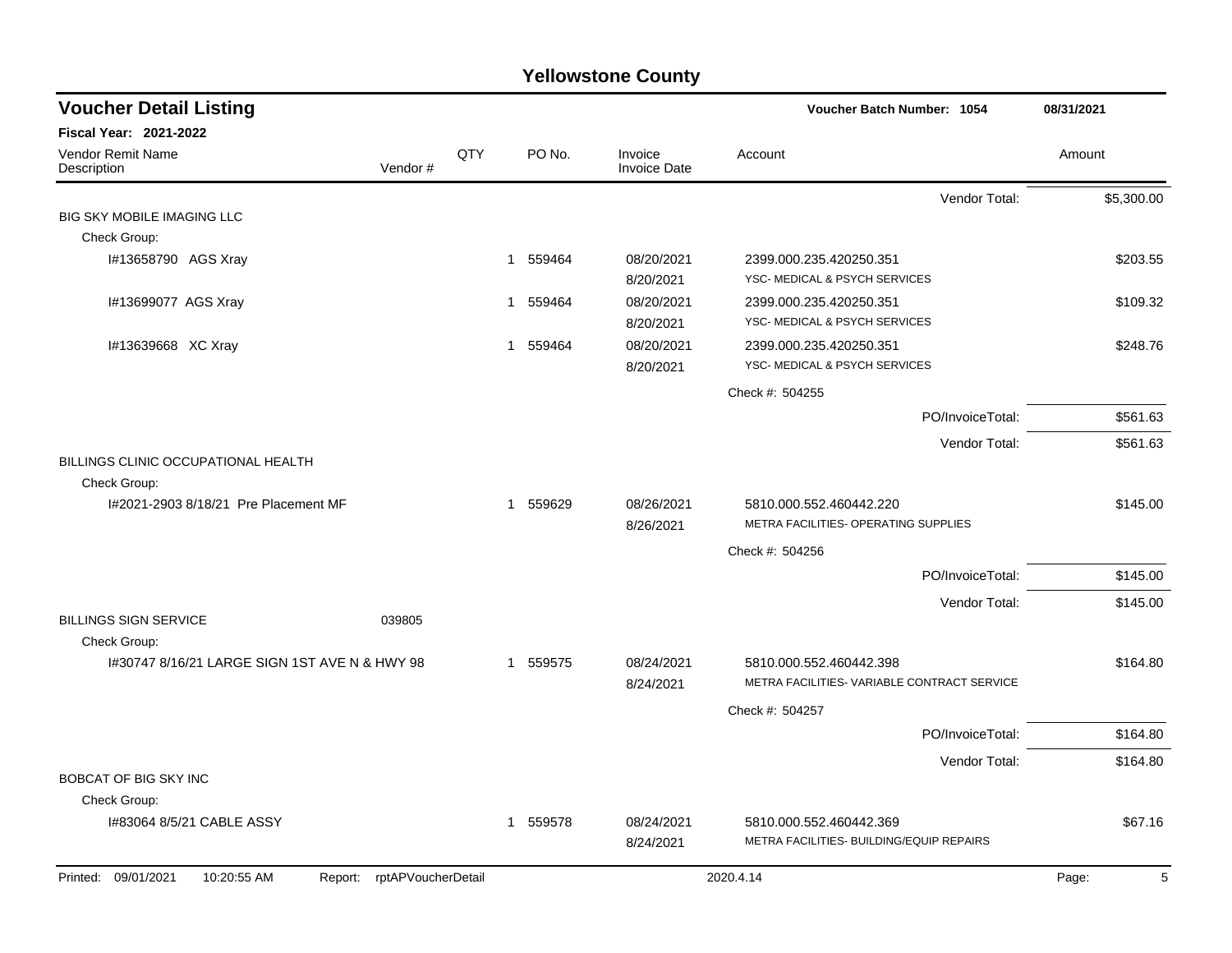| <b>Voucher Detail Listing</b>                                       |     |             |                                | Voucher Batch Number: 1054                                      | 08/31/2021       |            |
|---------------------------------------------------------------------|-----|-------------|--------------------------------|-----------------------------------------------------------------|------------------|------------|
| <b>Fiscal Year: 2021-2022</b>                                       |     |             |                                |                                                                 |                  |            |
| <b>Vendor Remit Name</b><br>Description<br>Vendor#                  | QTY | PO No.      | Invoice<br><b>Invoice Date</b> | Account                                                         |                  | Amount     |
|                                                                     |     |             |                                | Check #: 504258                                                 |                  |            |
|                                                                     |     |             |                                |                                                                 | PO/InvoiceTotal: | \$67.16    |
|                                                                     |     |             |                                |                                                                 | Vendor Total:    | \$67.16    |
| CENTURYLINK.                                                        |     |             |                                |                                                                 |                  |            |
| Check Group:<br>A#89610621 I#238681334 8/12/21 FIBER OPTICS         |     | 1 559584    | 08/24/2021<br>8/24/2021        | 5810.000.552.460442.345<br>METRA FACILITIES- PHONE              |                  | \$2,036.94 |
|                                                                     |     |             |                                | Check #: 504259                                                 |                  |            |
|                                                                     |     |             |                                |                                                                 | PO/InvoiceTotal: | \$2,036.94 |
|                                                                     |     |             |                                |                                                                 | Vendor Total:    | \$2,036.94 |
| CENTURYLINK<br>Check Group:                                         |     |             |                                |                                                                 |                  |            |
| A#M4062454196766M; CUSTER REPEATER 8/7/21                           |     | 1 559609    | 08/25/2021<br>8/25/2021        | 1000.000.124.420600.340<br><b>DES-UTILITIES</b>                 |                  | \$44.61    |
|                                                                     |     |             |                                | Check #: 504260                                                 |                  |            |
|                                                                     |     |             |                                |                                                                 | PO/InvoiceTotal: | \$44.61    |
|                                                                     |     |             |                                |                                                                 | Vendor Total:    | \$44.61    |
| CONCORDANCE HEALTHCARE SOL<br>Check Group:                          |     |             |                                |                                                                 |                  |            |
| I#21525919 A#K11214 Exam Gloves                                     |     | 559588<br>1 | 08/24/2021<br>8/24/2021        | 2399.000.235.420250.220<br>YSC- OPERATING SUPPLIES              |                  | \$924.40   |
| 1#21535221 A#K11214 Hand Sanitizer                                  |     | 1 559588    | 08/24/2021<br>8/24/2021        | 2399.000.235.420250.220<br>YSC- OPERATING SUPPLIES              |                  | \$45.05    |
|                                                                     |     |             |                                | Check #: 504261                                                 |                  |            |
|                                                                     |     |             |                                |                                                                 | PO/InvoiceTotal: | \$969.45   |
|                                                                     |     |             |                                |                                                                 | Vendor Total:    | \$969.45   |
| <b>CREATIVE MONOGRAMS</b><br>010034<br>Check Group:                 |     |             |                                |                                                                 |                  |            |
| I#87540 8/9/21 Uniforms for Matt                                    |     | 1 559574    | 08/24/2021<br>8/24/2021        | 5810.000.552.460442.220<br>METRA FACILITIES- OPERATING SUPPLIES |                  | \$264.00   |
| Printed: 09/01/2021<br>10:20:55 AM<br>rptAPVoucherDetail<br>Report: |     |             |                                | 2020.4.14                                                       |                  | Page:<br>6 |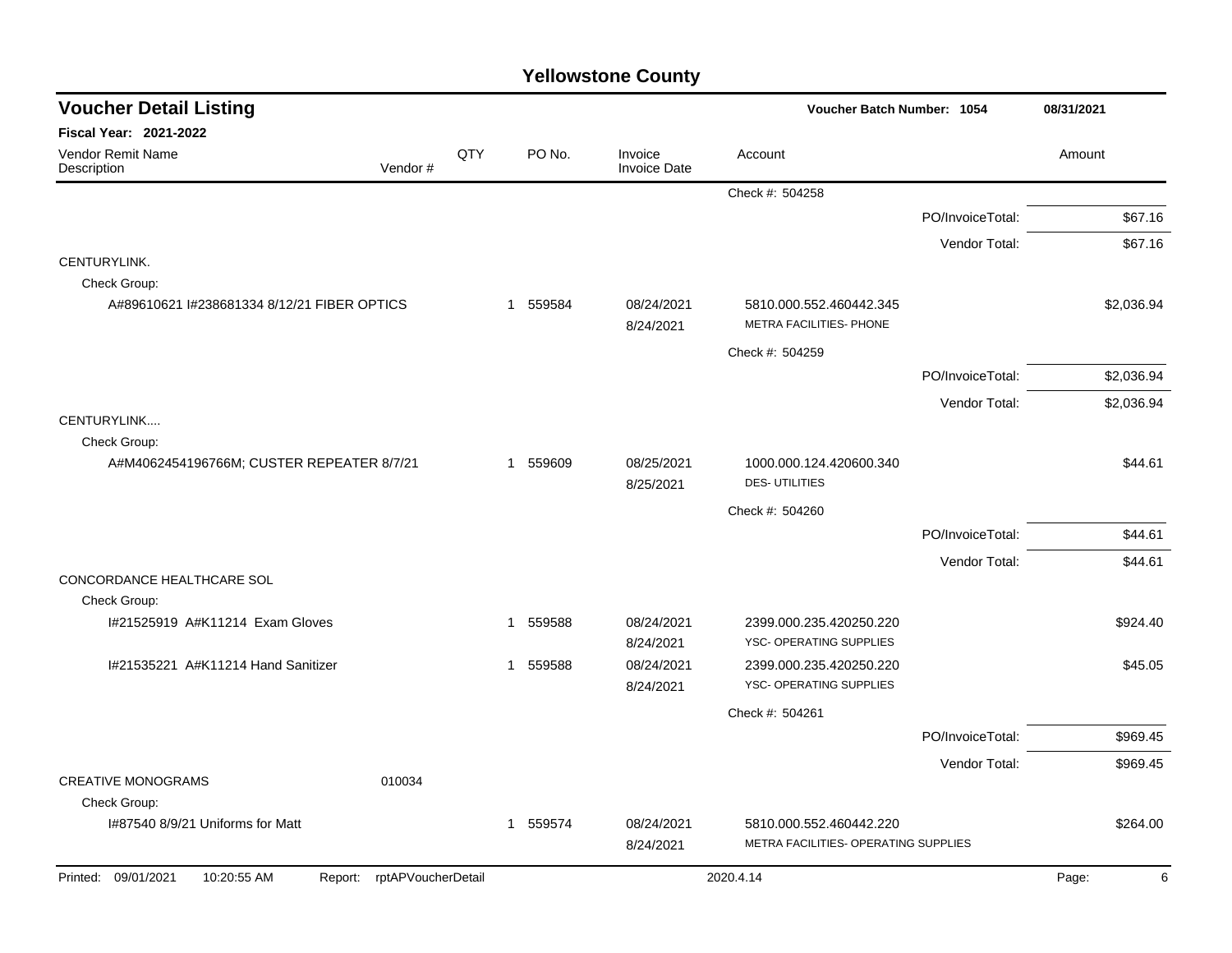| <b>Voucher Detail Listing</b>                                       |     |                        | Voucher Batch Number: 1054     | 08/31/2021                                                             |                  |                         |
|---------------------------------------------------------------------|-----|------------------------|--------------------------------|------------------------------------------------------------------------|------------------|-------------------------|
| Fiscal Year: 2021-2022                                              |     |                        |                                |                                                                        |                  |                         |
| Vendor Remit Name<br>Vendor#<br>Description                         | QTY | PO No.                 | Invoice<br><b>Invoice Date</b> | Account                                                                |                  | Amount                  |
|                                                                     |     |                        |                                | Check #: 504262                                                        |                  |                         |
|                                                                     |     |                        |                                |                                                                        | PO/InvoiceTotal: | \$264.00                |
|                                                                     |     |                        |                                |                                                                        | Vendor Total:    | \$264.00                |
| DEMELLO, BERTA<br>Check Group:                                      |     |                        |                                |                                                                        |                  |                         |
| Per Diem CJIN CONF ANACONDA, 9/21-23/21 BD                          |     | 559639<br>$\mathbf{1}$ | 08/26/2021<br>8/26/2021        | 2300.000.136.420200.370<br>DETENTION- TRAVEL                           |                  | \$100.00                |
|                                                                     |     |                        |                                | Check #: 504263                                                        |                  |                         |
|                                                                     |     |                        |                                |                                                                        | PO/InvoiceTotal: | \$100.00                |
|                                                                     |     |                        |                                |                                                                        | Vendor Total:    | \$100.00                |
| DEVRIES, SHEILA<br>Check Group:                                     |     |                        |                                |                                                                        |                  |                         |
| Per Diem 2021 CJIN TAC Conf, Fairmont 9/21-23/21 SD                 |     | 1 559589               | 08/24/2021<br>8/24/2021        | 2300.000.130.420110.370<br><b>ADMIN-TRAVEL</b>                         |                  | \$100.00                |
|                                                                     |     |                        |                                | Check #: 504264                                                        |                  |                         |
|                                                                     |     |                        |                                |                                                                        | PO/InvoiceTotal: | \$100.00                |
|                                                                     |     |                        |                                |                                                                        | Vendor Total:    | \$100.00                |
| ECOLAB PEST ELIMINATION DIVISION                                    |     |                        |                                |                                                                        |                  |                         |
| Check Group:                                                        |     |                        |                                |                                                                        |                  |                         |
| I#5137067 8/18/21 Mthly Pest Control                                |     | 559585<br>$\mathbf 1$  | 08/24/2021<br>8/24/2021        | 5810.000.552.460442.398<br>METRA FACILITIES- VARIABLE CONTRACT SERVICE |                  | \$1,581.32              |
|                                                                     |     |                        |                                | Check #: 504265                                                        |                  |                         |
|                                                                     |     |                        |                                |                                                                        | PO/InvoiceTotal: | \$1,581.32              |
|                                                                     |     |                        |                                |                                                                        | Vendor Total:    | \$1,581.32              |
| <b>ECONOPRINT</b>                                                   |     |                        |                                |                                                                        |                  |                         |
| Check Group:<br>1#309513 LT & SGT BUSINESS CARDS                    |     | 559634<br>1            | 08/26/2021                     | 2300.000.136.420200.220                                                |                  | \$788.46                |
|                                                                     |     |                        | 8/26/2021                      | DETENTION- OPERATING SUPPLIES                                          |                  |                         |
|                                                                     |     |                        |                                | Check #: 504266                                                        |                  |                         |
|                                                                     |     |                        |                                |                                                                        |                  |                         |
| Printed: 09/01/2021<br>10:20:55 AM<br>rptAPVoucherDetail<br>Report: |     |                        |                                | 2020.4.14                                                              |                  | Page:<br>$\overline{7}$ |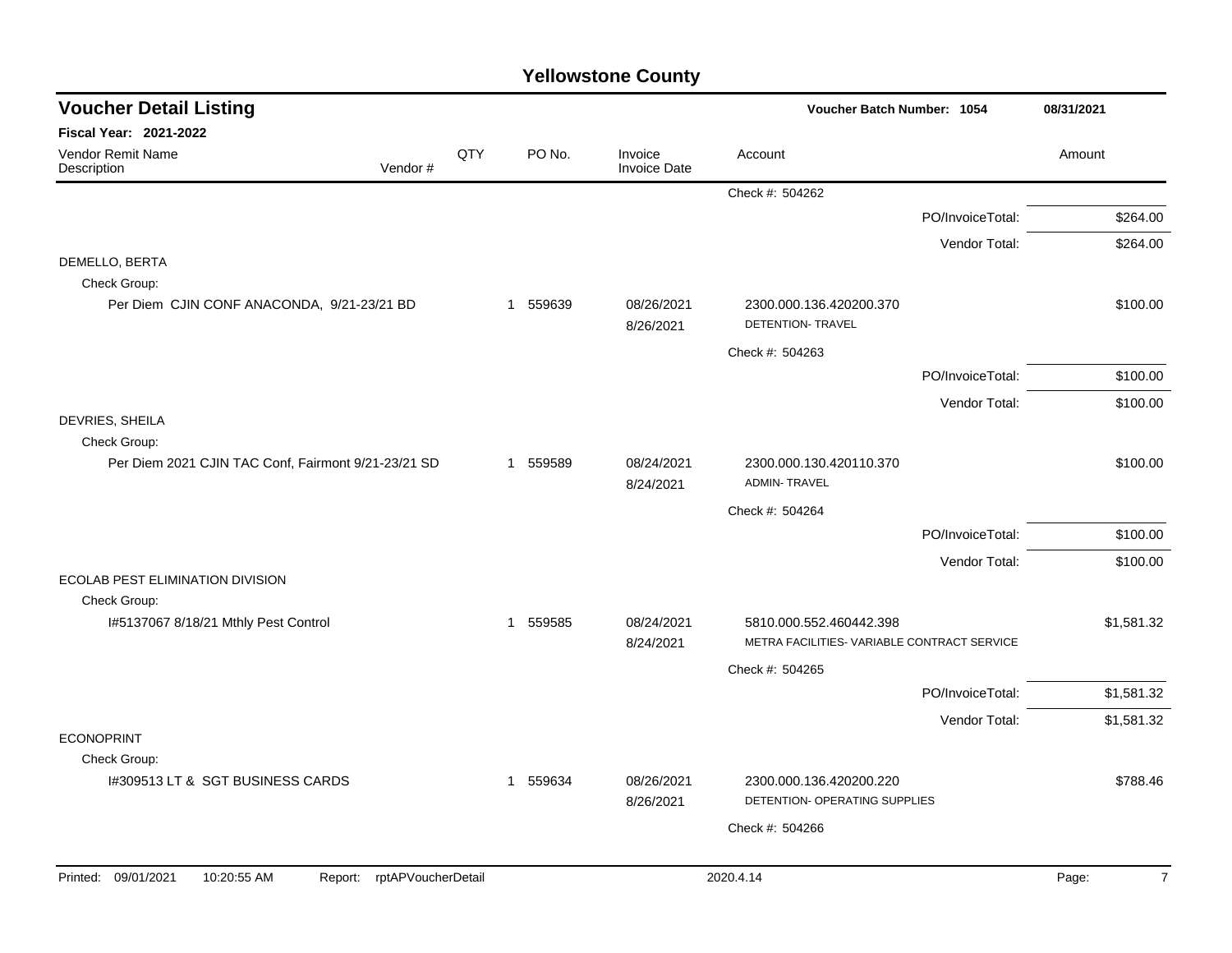| <b>Voucher Detail Listing</b>                          |         | Voucher Batch Number: 1054 |          |                                |                                         |                  |          |
|--------------------------------------------------------|---------|----------------------------|----------|--------------------------------|-----------------------------------------|------------------|----------|
| <b>Fiscal Year: 2021-2022</b>                          |         |                            |          |                                |                                         |                  |          |
| Vendor Remit Name<br>Description                       | Vendor# | QTY                        | PO No.   | Invoice<br><b>Invoice Date</b> | Account                                 |                  | Amount   |
|                                                        |         |                            |          |                                |                                         | PO/InvoiceTotal: | \$788.46 |
|                                                        |         |                            |          |                                |                                         | Vendor Total:    | \$788.46 |
| <b>FEDEX</b>                                           | 002888  |                            |          |                                |                                         |                  |          |
| Check Group:                                           |         |                            |          |                                |                                         |                  |          |
| A#102477251 l#747172513 Postage 8/10-11/21             |         |                            | 1 559612 | 08/26/2021                     | 1000.000.199.411800.311<br>MISC-POSTAGE |                  | \$74.37  |
|                                                        |         |                            |          | 8/26/2021                      |                                         |                  |          |
|                                                        |         |                            |          |                                | Check #: 504267                         |                  |          |
|                                                        |         |                            |          |                                |                                         | PO/InvoiceTotal: | \$74.37  |
|                                                        |         |                            |          |                                |                                         | Vendor Total:    | \$74.37  |
| FERGUS ELECTRIC COOPERATIVE INC                        |         |                            |          |                                |                                         |                  |          |
| Check Group:                                           |         |                            |          |                                |                                         |                  |          |
| A#383924; DUNN MTN TOWER 8/5/21                        |         |                            | 1 559604 | 08/25/2021                     | 1000.000.124.420600.340                 |                  | \$106.09 |
|                                                        |         |                            |          | 8/25/2021                      | <b>DES-UTILITIES</b>                    |                  |          |
|                                                        |         |                            |          |                                | Check #: 504268                         |                  |          |
|                                                        |         |                            |          |                                |                                         | PO/InvoiceTotal: | \$106.09 |
|                                                        |         |                            |          |                                |                                         | Vendor Total:    | \$106.09 |
| FISHER'S TECHNOLOGY                                    |         |                            |          |                                |                                         |                  |          |
| Check Group:                                           |         |                            |          |                                |                                         |                  |          |
| I#931596 A#YCATT-AOS Canon 6265 Copier Maint<br>8/3/21 |         |                            | 1 559610 | 08/25/2021                     | 2301.000.122.411100.362                 |                  | \$58.20  |
|                                                        |         |                            |          | 8/25/2021                      | ATTORNEY- MAINT & REPAIRS               |                  |          |
| I#931596 A#YCATT-AOS 701 Canon 4251 Copier Maint       |         |                            | 1 559610 | 08/25/2021                     | 2301.000.122.411100.362                 |                  | \$0.58   |
| 8/3/21                                                 |         |                            |          | 8/25/2021                      | ATTORNEY- MAINT & REPAIRS               |                  |          |
|                                                        |         |                            |          |                                | Check #: 504269                         |                  |          |
|                                                        |         |                            |          |                                |                                         | PO/InvoiceTotal: | \$58.78  |
|                                                        |         |                            |          |                                |                                         | Vendor Total:    | \$58.78  |
| FORT HARRISON INN                                      |         |                            |          |                                |                                         |                  |          |

Check Group: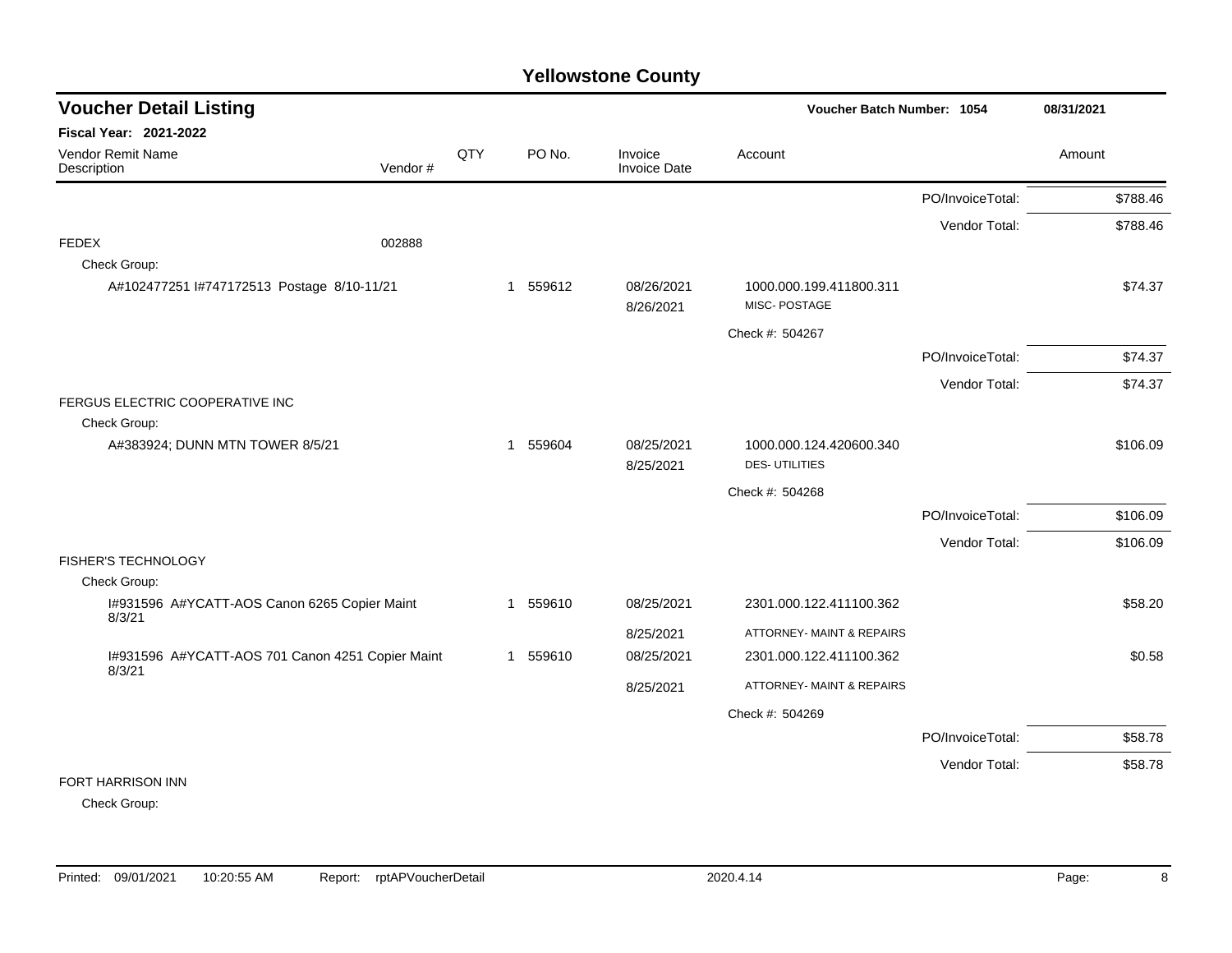| <b>Voucher Detail Listing</b>                                      |     |          |                                | Voucher Batch Number: 1054                              | 08/31/2021       |        |          |
|--------------------------------------------------------------------|-----|----------|--------------------------------|---------------------------------------------------------|------------------|--------|----------|
| Fiscal Year: 2021-2022                                             |     |          |                                |                                                         |                  |        |          |
| Vendor Remit Name<br>Description<br>Vendor#                        | QTY | PO No.   | Invoice<br><b>Invoice Date</b> | Account                                                 |                  | Amount |          |
| I#13055 Hotel Firearms Inst Course, Helena 7/25-30/21<br>CE.       |     | 1 559592 | 08/24/2021                     | 2300.000.130.420110.370                                 |                  |        | \$242.50 |
|                                                                    |     |          | 8/24/2021                      | <b>ADMIN-TRAVEL</b>                                     |                  |        |          |
| I#12180 Hotel Firearms Inst Course, Helena 7/25-30/21<br><b>SP</b> |     | 1 559592 | 08/24/2021                     | 2300.000.130.420110.370                                 |                  |        | \$242.50 |
|                                                                    |     |          | 8/24/2021                      | <b>ADMIN-TRAVEL</b>                                     |                  |        |          |
|                                                                    |     |          |                                | Check #: 504270                                         |                  |        |          |
|                                                                    |     |          |                                |                                                         | PO/InvoiceTotal: |        | \$485.00 |
|                                                                    |     |          |                                |                                                         | Vendor Total:    |        | \$485.00 |
| FRIEDEL LLC<br>Check Group:                                        |     |          |                                |                                                         |                  |        |          |
| I#PSA M/COVID-F Subs JULY 2021                                     |     | 1 559567 | 08/24/2021                     | 1000.000.121.410340.399                                 |                  |        | \$846.00 |
|                                                                    |     |          | 8/24/2021                      | JP- PSA PROGRAM                                         |                  |        |          |
|                                                                    |     |          |                                | Check #: 504271                                         |                  |        |          |
|                                                                    |     |          |                                |                                                         | PO/InvoiceTotal: |        | \$846.00 |
| GOODRIDGE, WILL                                                    |     |          |                                |                                                         | Vendor Total:    |        | \$846.00 |
| Check Group:                                                       |     |          |                                |                                                         |                  |        |          |
| MT FAIR 21 Willy G & The Smack Gate Act                            |     | 1 559595 | 08/24/2021                     | 5810.000.557.460443.399                                 |                  |        | \$500.00 |
|                                                                    |     |          | 8/24/2021                      | METRA FAIR ENTERTAINMENT- OTHER CONTRACT<br><b>SVCS</b> |                  |        |          |
|                                                                    |     |          |                                | Check #: 504272                                         |                  |        |          |
|                                                                    |     |          |                                |                                                         | PO/InvoiceTotal: |        | \$500.00 |
| 003190                                                             |     |          |                                |                                                         | Vendor Total:    |        | \$500.00 |
| <b>GRAYBAR ELECTRIC</b><br>Check Group:                            |     |          |                                |                                                         |                  |        |          |
| 1#9322877712 8/12/21 Parts to make Fair Cords                      |     | 1 559611 | 08/26/2021                     | 5810.000.557.460442.220                                 |                  |        | \$262.88 |
|                                                                    |     |          | 8/26/2021                      | METRA FAIR- OPERATING SUPPLIES                          |                  |        |          |
|                                                                    |     |          |                                | Check #: 504273                                         |                  |        |          |
|                                                                    |     |          |                                |                                                         | PO/InvoiceTotal: |        | \$262.88 |
|                                                                    |     |          |                                |                                                         | Vendor Total:    |        | \$262.88 |
| Printed: 09/01/2021<br>Report: rptAPVoucherDetail<br>10:20:55 AM   |     |          |                                | 2020.4.14                                               |                  | Page:  | 9        |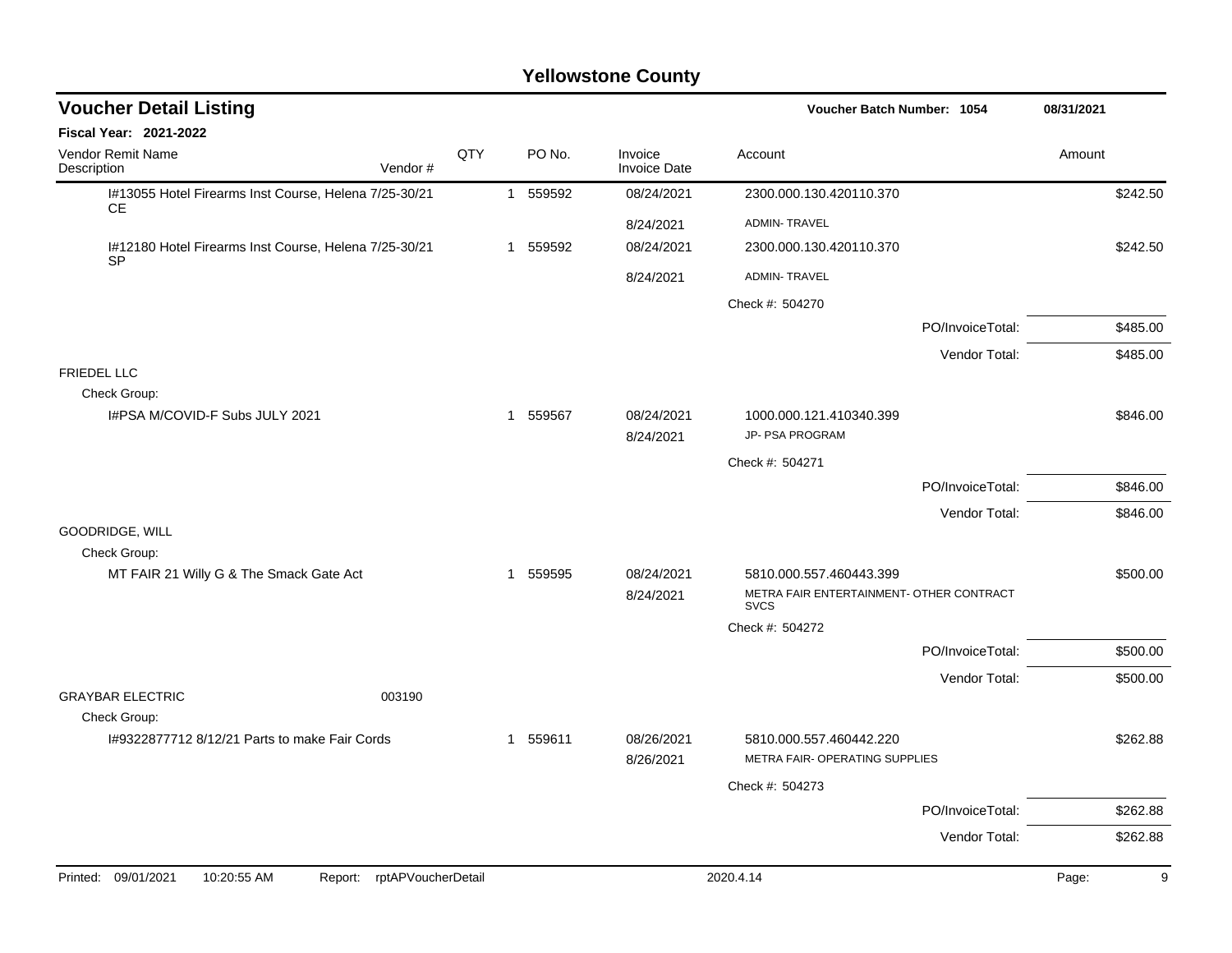| <b>Voucher Detail Listing</b>                 |                    |     |           |                                | Voucher Batch Number: 1054                                    |                  | 08/31/2021  |
|-----------------------------------------------|--------------------|-----|-----------|--------------------------------|---------------------------------------------------------------|------------------|-------------|
| <b>Fiscal Year: 2021-2022</b>                 |                    |     |           |                                |                                                               |                  |             |
| Vendor Remit Name<br>Description              | Vendor#            | QTY | PO No.    | Invoice<br><b>Invoice Date</b> | Account                                                       |                  | Amount      |
| HENRY SCHEIN INC                              | 040079             |     |           |                                |                                                               |                  |             |
| Check Group:                                  |                    |     |           |                                |                                                               |                  |             |
| I#97236177 COIN ENVELOPE                      |                    |     | 1 559613  | 08/26/2021<br>8/26/2021        | 2300.000.136.420200.351<br>DETENTION- MEDICAL/DENTAL SUPPLIES |                  | \$35.65     |
| 1#97236177 ORAL RINSE                         |                    |     | 12 559613 | 08/26/2021<br>8/26/2021        | 2300.000.136.420200.351<br>DETENTION- MEDICAL/DENTAL SUPPLIES |                  | \$88.68     |
|                                               |                    |     |           |                                | Check #: 504274                                               |                  |             |
|                                               |                    |     |           |                                |                                                               | PO/InvoiceTotal: | \$124.33    |
|                                               |                    |     |           |                                |                                                               | Vendor Total:    | \$124.33    |
| HOME DEPOT CREDIT SERVICES<br>Check Group:    |                    |     |           |                                |                                                               |                  |             |
| A#3624 I#4903825 8/6/21 Vendor Sign Holders   |                    |     | 1 559590  | 08/24/2021<br>8/24/2021        | 5810.000.557.460442.220<br>METRA FAIR- OPERATING SUPPLIES     |                  | \$46.55     |
|                                               |                    |     |           |                                | Check #: 504275                                               |                  |             |
|                                               |                    |     |           |                                |                                                               | PO/InvoiceTotal: | \$46.55     |
|                                               |                    |     |           |                                |                                                               | Vendor Total:    | \$46.55     |
| KB COMMERCIAL PRODUCTS                        | 003787             |     |           |                                |                                                               |                  |             |
| Check Group:                                  |                    |     |           |                                |                                                               |                  |             |
| I#470259 8/17/21 Laundry Detergent            |                    |     | 1 559572  | 08/24/2021                     | 5810.000.552.460442.224                                       |                  | \$187.30    |
|                                               |                    |     |           | 8/24/2021                      | METRA FACILITIES- JANITORIAL SUPPLIES                         |                  |             |
|                                               |                    |     |           |                                | Check #: 504276                                               |                  |             |
|                                               |                    |     |           |                                |                                                               | PO/InvoiceTotal: | \$187.30    |
|                                               |                    |     |           |                                |                                                               | Vendor Total:    | \$187.30    |
| KINGS ACE HARDWARE, STATE                     |                    |     |           |                                |                                                               |                  |             |
| Check Group:                                  |                    |     |           |                                |                                                               |                  |             |
| I#743158/2 PST BUCKET                         |                    |     | 2 559564  | 08/24/2021<br>8/24/2021        | 2300.000.136.420200.224<br>DETENTION- JANITORIAL SUPPLIES     |                  | \$11.98     |
|                                               |                    |     |           |                                | Check #: 504277                                               |                  |             |
|                                               |                    |     |           |                                |                                                               | PO/InvoiceTotal: | \$11.98     |
|                                               |                    |     |           |                                |                                                               | Vendor Total:    | \$11.98     |
| Printed: 09/01/2021<br>10:20:55 AM<br>Report: | rptAPVoucherDetail |     |           |                                | 2020.4.14                                                     |                  | Page:<br>10 |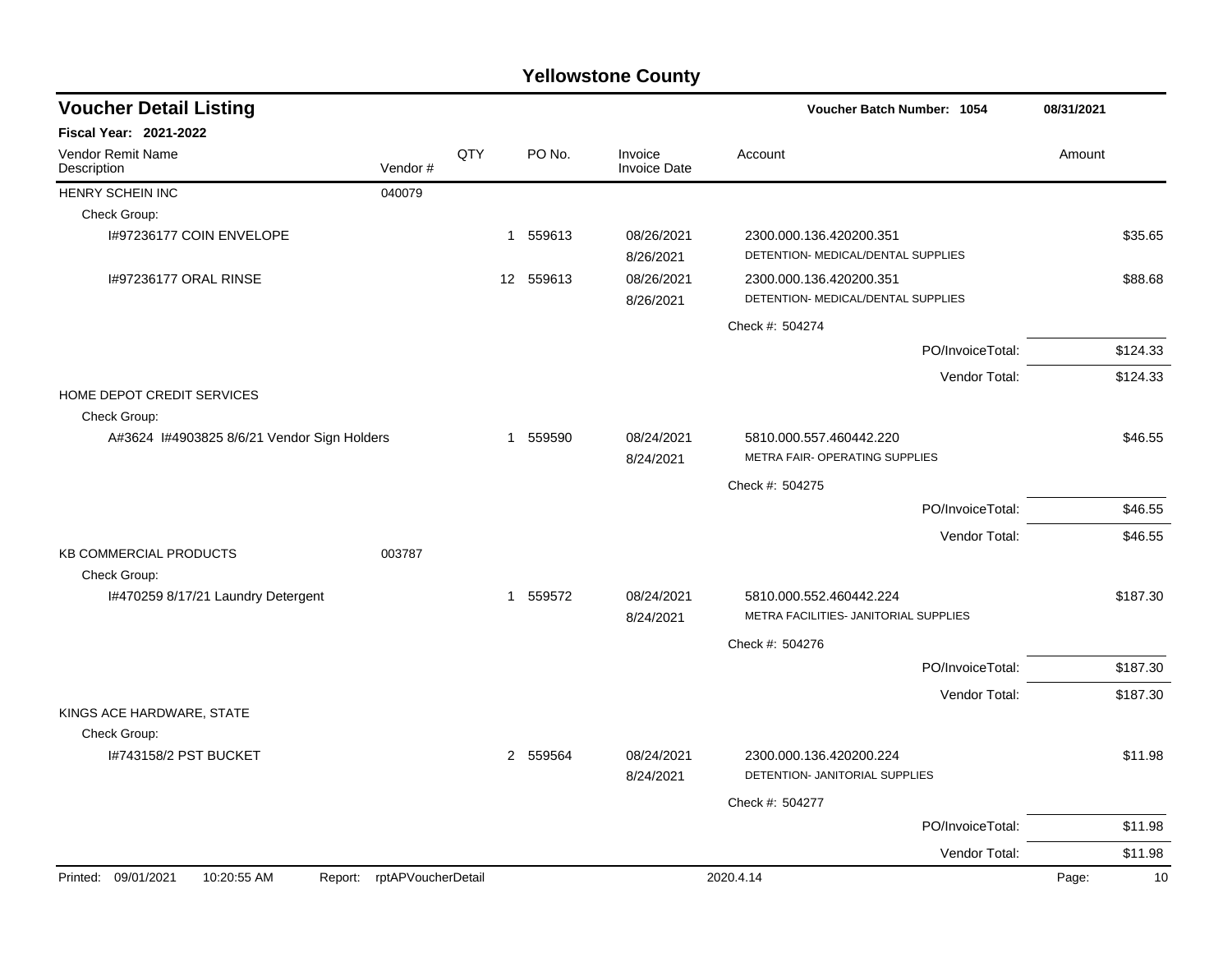| QTY |                                           |                                |                                                                |                                                                                                                                                              |
|-----|-------------------------------------------|--------------------------------|----------------------------------------------------------------|--------------------------------------------------------------------------------------------------------------------------------------------------------------|
|     |                                           |                                |                                                                |                                                                                                                                                              |
|     | PO No.                                    | Invoice<br><b>Invoice Date</b> | Account                                                        | Amount                                                                                                                                                       |
|     |                                           |                                |                                                                |                                                                                                                                                              |
|     |                                           |                                |                                                                |                                                                                                                                                              |
|     |                                           | 08/24/2021<br>8/24/2021        | 2310.000.246.470210.398<br>LOCKWOOD TEDD-VAR CONTRACT SERVICES | \$2,557.00                                                                                                                                                   |
|     |                                           |                                | Check #: 504278                                                |                                                                                                                                                              |
|     |                                           |                                | PO/InvoiceTotal:                                               | \$2,557.00                                                                                                                                                   |
|     |                                           |                                |                                                                | \$2,557.00                                                                                                                                                   |
|     |                                           |                                |                                                                |                                                                                                                                                              |
|     |                                           |                                |                                                                |                                                                                                                                                              |
|     | 559628                                    | 08/26/2021                     | 5810.000.557.460442.397                                        | \$300.00                                                                                                                                                     |
|     |                                           | 8/26/2021                      | METRA FAIR- FIXED CONTRACT SERVICES                            |                                                                                                                                                              |
|     |                                           |                                | Check #: 504279                                                |                                                                                                                                                              |
|     |                                           |                                | PO/InvoiceTotal:                                               | \$300.00                                                                                                                                                     |
|     |                                           |                                | Vendor Total:                                                  | \$300.00                                                                                                                                                     |
|     |                                           |                                |                                                                |                                                                                                                                                              |
|     |                                           |                                |                                                                |                                                                                                                                                              |
|     | 559568                                    | 08/24/2021                     | 5810.000.552.460442.345                                        | \$948.85                                                                                                                                                     |
|     |                                           | 8/24/2021                      |                                                                |                                                                                                                                                              |
| 1   | 559568                                    | 08/24/2021                     | 2300.000.136.420200.345                                        | \$948.85                                                                                                                                                     |
|     |                                           | 8/24/2021                      | DETENTION- TELEPHONE & TECHNOLOGY                              |                                                                                                                                                              |
| 1   | 559568                                    | 08/24/2021                     | 2399.000.235.420250.345                                        | \$948.85                                                                                                                                                     |
|     |                                           | 8/24/2021                      | YSC-TELEPHONE & TECHNOLOGY                                     |                                                                                                                                                              |
| 1   | 559568                                    | 08/24/2021                     | 2830.000.414.430800.345                                        | \$345.65                                                                                                                                                     |
|     |                                           | 8/24/2021                      | JUNK VEHICLE- TELEPHONE & TECHNOLOGY                           |                                                                                                                                                              |
| 1   | 559568                                    | 08/24/2021                     | 6060.000.608.500800.345                                        | \$948.85                                                                                                                                                     |
|     |                                           |                                |                                                                |                                                                                                                                                              |
|     |                                           |                                |                                                                | \$1,355.50                                                                                                                                                   |
|     |                                           |                                |                                                                |                                                                                                                                                              |
|     |                                           |                                | Check #: 504280                                                |                                                                                                                                                              |
|     |                                           |                                | PO/InvoiceTotal:                                               | \$5,496.55                                                                                                                                                   |
|     | 1<br>1<br>1<br>Report: rptAPVoucherDetail | 1 559594<br>559568             | 8/24/2021<br>08/24/2021<br>8/24/2021                           | Vendor Total:<br>METRA FACILITIES- PHONE<br>TECHNOLOGY- TELEPHONE & TECHNOLOGY<br>6060.000.608.500800.345<br>TECHNOLOGY- TELEPHONE & TECHNOLOGY<br>2020.4.14 |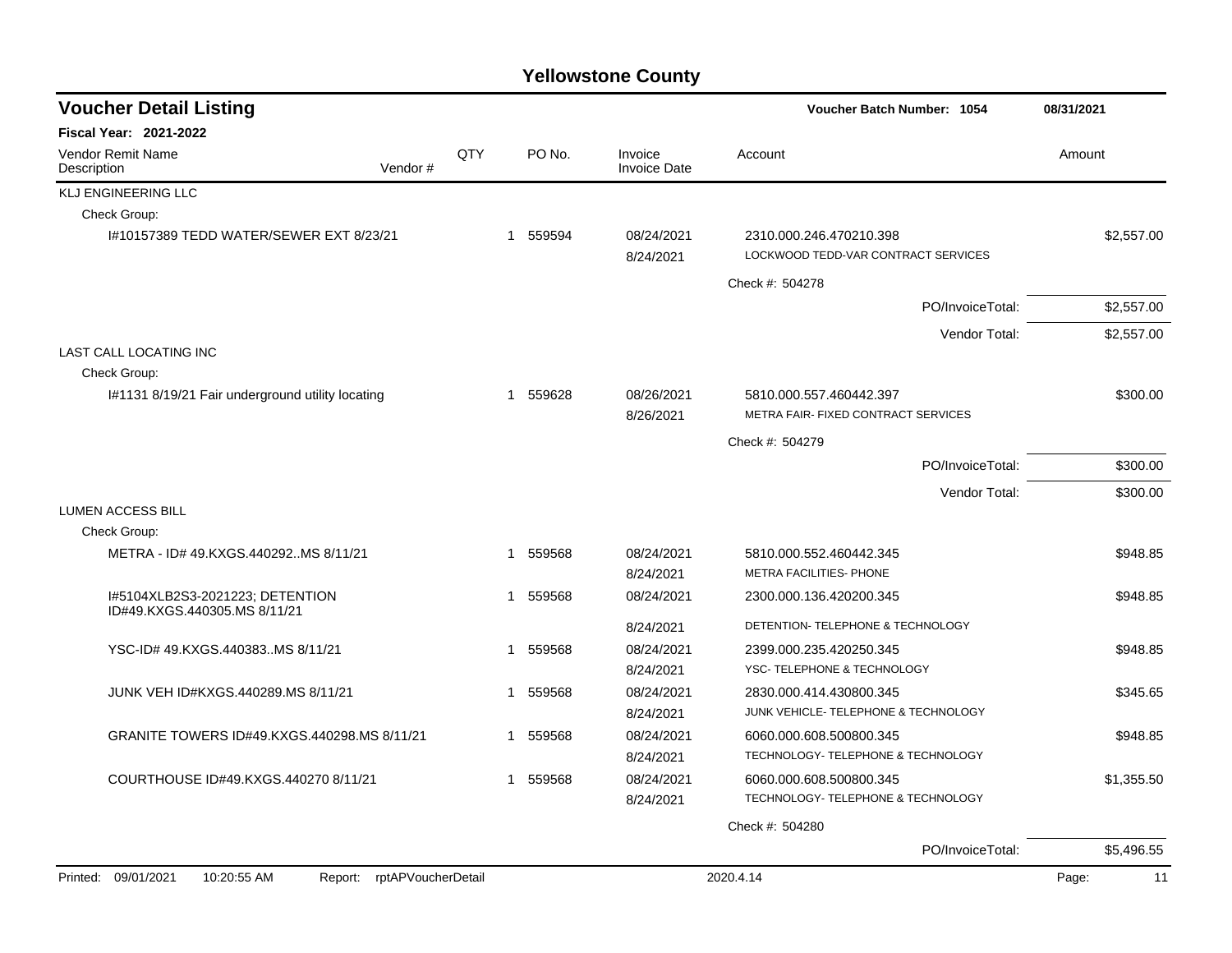| <b>Voucher Detail Listing</b>                               |         |     |                       |                         | Voucher Batch Number: 1054                          |                  | 08/31/2021 |  |
|-------------------------------------------------------------|---------|-----|-----------------------|-------------------------|-----------------------------------------------------|------------------|------------|--|
| <b>Fiscal Year: 2021-2022</b>                               |         |     |                       |                         |                                                     |                  |            |  |
| Vendor Remit Name<br>Description                            | Vendor# | QTY | PO No.                | Invoice<br>Invoice Date | Account                                             |                  | Amount     |  |
|                                                             |         |     |                       |                         |                                                     | Vendor Total:    | \$5,496.55 |  |
| MAILING TECHNICAL SERVICES<br>Check Group:                  | 044983  |     |                       |                         |                                                     |                  |            |  |
| I#120277 POSTAGE 8/16-20/21                                 |         |     | 559621<br>$\mathbf 1$ | 08/26/2021<br>8/26/2021 | 1000.000.199.411800.311<br>MISC-POSTAGE             |                  | \$1,914.56 |  |
|                                                             |         |     |                       |                         | Check #: 504281                                     |                  |            |  |
|                                                             |         |     |                       |                         |                                                     | PO/InvoiceTotal: | \$1,914.56 |  |
|                                                             |         |     |                       |                         |                                                     | Vendor Total:    | \$1,914.56 |  |
| <b>MASTERCARD B CHANDLER</b>                                |         |     |                       |                         |                                                     |                  |            |  |
| Check Group: B CHANDLER                                     |         |     |                       |                         |                                                     |                  |            |  |
| 1#8566 CONOCO 7/27/21 WS TRIP                               |         |     | 559636<br>1           | 08/26/2021              | 2300.000.135.420180.310<br>MISC- PRISONER TRANSPORT |                  | \$51.51    |  |
| MASTERCARD<br>P-Card Payee:                                 |         |     |                       | 8/26/2021               |                                                     |                  |            |  |
| 1#8566 HOLIDAY 7/27/21 WS TRIP<br>MASTERCARD                |         |     | 559636<br>1           | 08/26/2021              | 2300.000.135.420180.310<br>MISC- PRISONER TRANSPORT |                  | \$47.53    |  |
| P-Card Payee:                                               |         |     |                       | 8/26/2021               |                                                     |                  |            |  |
| 1#8566 CONOCO 8/3/21 WS TRIP<br>P-Card Payee:<br>MASTERCARD |         |     | 559636<br>1           | 08/26/2021<br>8/26/2021 | 2300.000.135.420180.310<br>MISC- PRISONER TRANSPORT |                  | \$53.33    |  |
| 1#8566 HOLIDAY 8/3/21 WS TRIP                               |         |     | 559636<br>1           | 08/26/2021              | 2300.000.135.420180.310                             |                  | \$39.19    |  |
| MASTERCARD<br>P-Card Payee:                                 |         |     |                       | 8/26/2021               | MISC- PRISONER TRANSPORT                            |                  |            |  |
| I#8566 CONOCO 8/19/21                                       |         |     | 559636<br>1           | 08/26/2021              | 2300.000.136.420200.310                             |                  | \$64.14    |  |
| MASTERCARD<br>P-Card Payee:                                 |         |     |                       | 8/26/2021               | DETENTION- PRISONER TRANSPORT                       |                  |            |  |
|                                                             |         |     |                       |                         | Check #: 504316                                     |                  |            |  |
|                                                             |         |     |                       |                         |                                                     | PO/InvoiceTotal: | \$255.70   |  |
|                                                             |         |     |                       |                         |                                                     | Vendor Total:    | \$255.70   |  |
| <b>MASTERCARD B NOALL</b>                                   |         |     |                       |                         |                                                     |                  |            |  |
| Check Group: B NOALL                                        |         |     |                       |                         |                                                     |                  |            |  |
| I#2563 CONOCO 7/29/21                                       |         |     | 1 559625              | 08/26/2021              | 2300.000.136.420200.310                             |                  | \$65.01    |  |
| MASTERCARD<br>P-Card Payee:                                 |         |     |                       | 8/26/2021               | DETENTION- PRISONER TRANSPORT                       |                  |            |  |
| I#2563 CONOCO 8/19/21 WS TRIP                               |         |     | 559625<br>1           | 08/26/2021              | 2300.000.135.420180.310                             |                  | \$46.00    |  |
| MASTERCARD<br>P-Card Payee:                                 |         |     |                       | 8/26/2021               | MISC- PRISONER TRANSPORT                            |                  |            |  |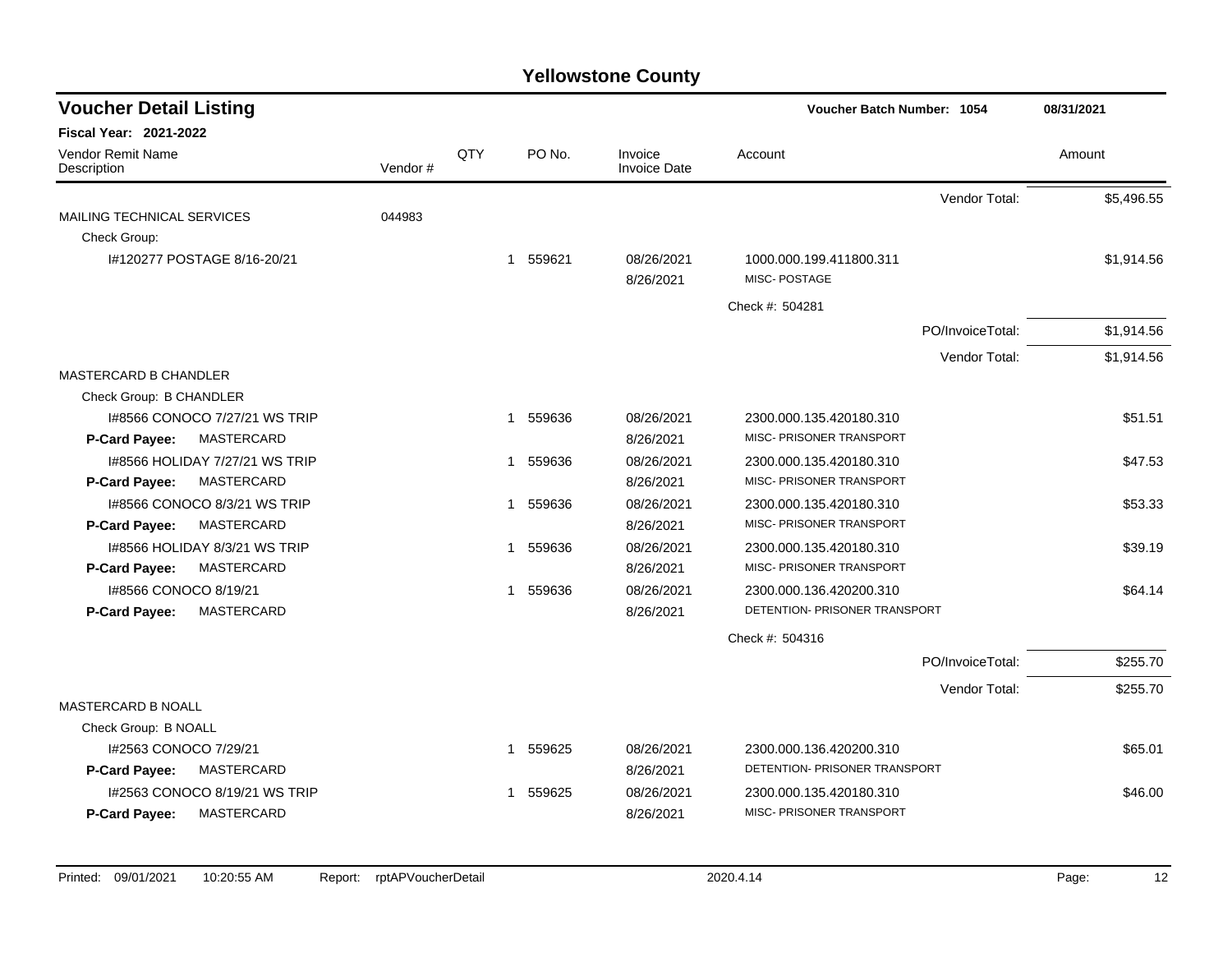### I#2563 EXXON 8/20/21 1 559625 08/26/2021 2300.000.136.420200.310 \$20.98 **P-Card Payee:** MASTERCARD 8/26/2021 DETENTION- PRISONER TRANSPORT I#2563 CONOCO RBT 8/4/21 1 559625 08/26/2021 2300.000.135.420180.310 (\$0.65) **P-Card Payee:** MASTERCARD 8/26/2021 MISC- PRISONER TRANSPORT Check #: 504317 PO/InvoiceTotal: \$131.34 Vendor Total: \$131.34 MASTERCARD D RINDAHL HARVILAK Check Group: D RINDAHL HARVILAK **Voucher Batch Number: Voucher Detail Listing** PO No. Invoice Account Amount Amount Amount Amount Vendor # **QTY** Invoice Date

| Printed: 09/01/2021    | 10:20:55 AM               | Report: rptAPVoucherDetail |    |        |            | 2020.4.14                     | Page: | 13       |
|------------------------|---------------------------|----------------------------|----|--------|------------|-------------------------------|-------|----------|
| P-Card Payee:          | <b>MASTERCARD</b>         |                            |    |        | 8/26/2021  | DETENTION- PRISONER TRANSPORT |       |          |
|                        | 1#8582 CONOCO RBT 7/21/21 |                            |    | 559637 | 08/26/2021 | 2300.000.136.420200.310       |       | (\$0.72) |
| <b>P-Card Payee:</b>   | <b>MASTERCARD</b>         |                            |    |        | 8/26/2021  | DETENTION- PRISONER TRANSPORT |       |          |
|                        | 1#8582 CONOCO 8/20/21     |                            | -1 | 559637 | 08/26/2021 | 2300.000.136.420200.310       |       | \$37.13  |
| <b>P-Card Payee:</b>   | MASTERCARD                |                            |    |        | 8/26/2021  | DETENTION- PRISONER TRANSPORT |       |          |
|                        | 1#8582 CONOCO 8/12/21     |                            |    | 559637 | 08/26/2021 | 2300.000.136.420200.310       |       | \$62.96  |
| <b>P-Card Payee:</b>   | MASTERCARD                |                            |    |        | 8/26/2021  | DETENTION- PRISONER TRANSPORT |       |          |
| 1#8582 CONOCO 8/5/21   |                           |                            |    | 559637 | 08/26/2021 | 2300.000.136.420200.310       |       | \$39.52  |
| Check Group: J SHIRLEY |                           |                            |    |        |            |                               |       |          |
| MASTERCARD J SHIRLEY   |                           |                            |    |        |            |                               |       |          |
|                        |                           |                            |    |        |            | Vendor Total:                 |       | \$76.18  |
|                        |                           |                            |    |        |            | PO/InvoiceTotal:              |       | \$76.18  |
|                        |                           |                            |    |        |            | Check #: 504318               |       |          |
| <b>P-Card Payee:</b>   | <b>MASTERCARD</b>         |                            |    |        | 8/26/2021  | DETENTION- PRISONER TRANSPORT |       |          |
|                        | 1#2692 CONOCO RBT 7/28/21 |                            |    | 559640 | 08/26/2021 | 2300.000.136.420200.310       |       | (S0.51)  |
| <b>P-Card Payee:</b>   | MASTERCARD                |                            |    |        | 8/26/2021  | DETENTION- PRISONER TRANSPORT |       |          |
|                        | 1#2692 CONOCO RBT 7/28/21 |                            |    | 559640 | 08/26/2021 | 2300.000.136.420200.310       |       | (\$0.26) |
| <b>P-Card Payee:</b>   | MASTERCARD                |                            |    |        | 8/26/2021  | DETENTION- PRISONER TRANSPORT |       |          |
|                        | I#2692 CONOCO 7/22/21     |                            |    | 559640 | 08/26/2021 | 2300.000.136.420200.310       |       | \$26.06  |
| <b>P-Card Payee:</b>   | MASTERCARD                |                            |    |        | 8/26/2021  | DETENTION- PRISONER TRANSPORT |       |          |
|                        | I#2692 CONOCO 7/22/21     |                            |    | 559640 | 08/26/2021 | 2300.000.136.420200.310       |       | \$50.89  |

**Yellowstone County**

**1054 08/31/2021**

Vendor Remit Name

**Fiscal Year: 2021-2022**

**Description**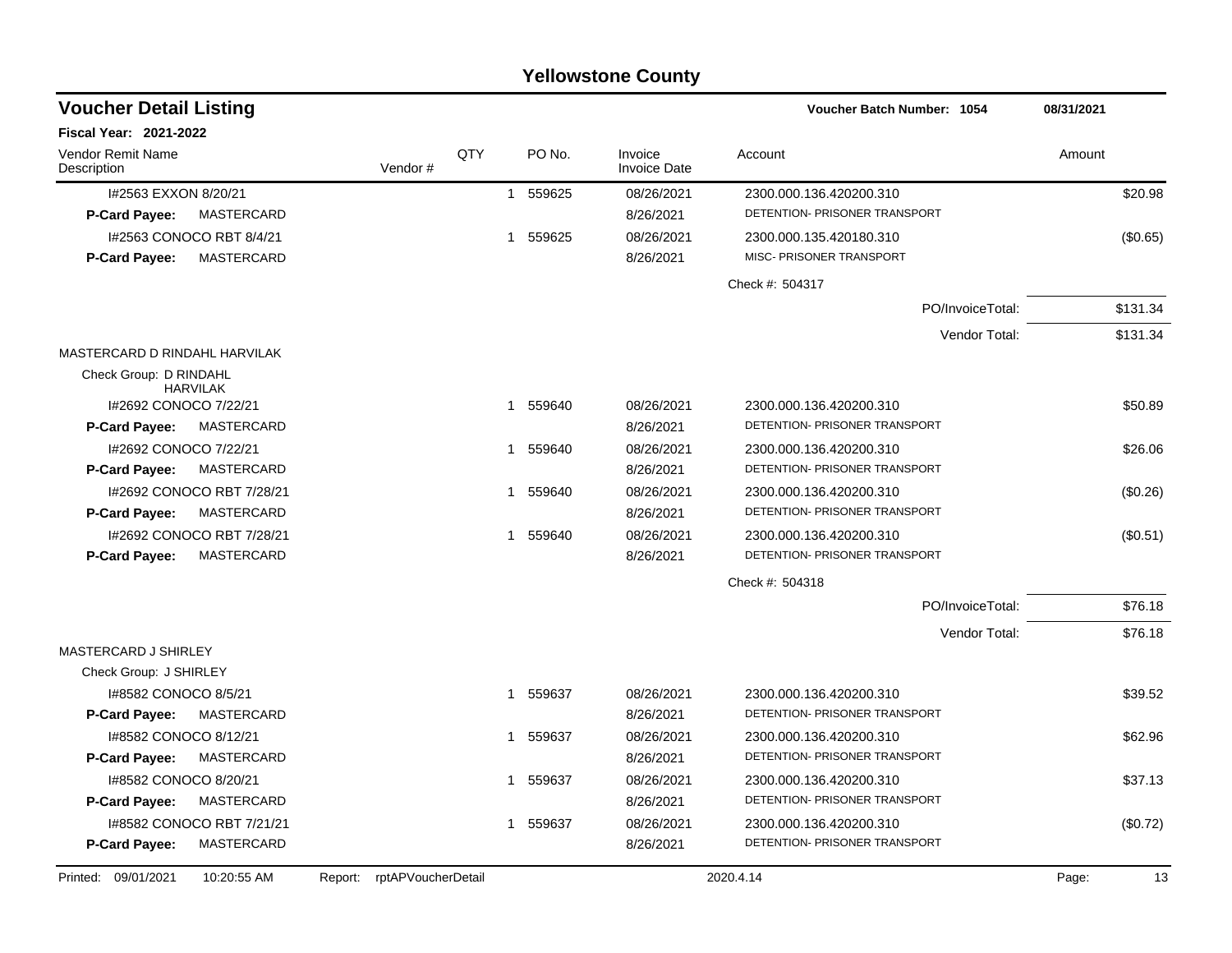| <b>Voucher Detail Listing</b>             |                               |     |                        |                                | Voucher Batch Number: 1054           | 08/31/2021  |
|-------------------------------------------|-------------------------------|-----|------------------------|--------------------------------|--------------------------------------|-------------|
| <b>Fiscal Year: 2021-2022</b>             |                               |     |                        |                                |                                      |             |
| <b>Vendor Remit Name</b><br>Description   | Vendor#                       | QTY | PO No.                 | Invoice<br><b>Invoice Date</b> | Account                              | Amount      |
| I#8582 CONOCO RBT 8/16/21                 |                               |     | 559637<br>$\mathbf{1}$ | 08/26/2021                     | 2300.000.136.420200.310              | (\$0.63)    |
| MASTERCARD<br><b>P-Card Payee:</b>        |                               |     |                        | 8/26/2021                      | DETENTION- PRISONER TRANSPORT        |             |
|                                           |                               |     |                        |                                | Check #: 504319                      |             |
|                                           |                               |     |                        |                                | PO/InvoiceTotal:                     | \$138.26    |
|                                           |                               |     |                        |                                | Vendor Total:                        | \$138.26    |
| MASTERCARD V WEBER                        | 041609                        |     |                        |                                |                                      |             |
| Check Group: V WEBER                      |                               |     |                        |                                |                                      |             |
| A#9886 Trimmer line weed eater            |                               |     | 559596<br>$\mathbf{1}$ | 08/24/2021                     | 2399.000.235.420250.360              | \$16.99     |
| <b>MASTERCARD</b><br><b>P-Card Payee:</b> |                               |     |                        | 8/24/2021                      | YSC- REPAIRS & MAINT SERVICE         |             |
| A#9886 Mthly membership fee               |                               |     | 559596<br>1            | 08/24/2021                     | 2399.000.235.420250.330              | \$12.99     |
| P-Card Payee:<br><b>MASTERCARD</b>        |                               |     |                        | 8/24/2021                      | YSC- MEMBERSHIP & DUES               |             |
| A#9886 Cold Brew Coffee Maker             |                               |     | 559596<br>$\mathbf{1}$ | 08/24/2021                     | 2399.000.235.420250.225              | \$30.95     |
| <b>MASTERCARD</b><br><b>P-Card Payee:</b> |                               |     |                        | 8/24/2021                      | YSC- RECREATION SUPPLIES             |             |
| A#9886 Repairs Pontiac Van                |                               |     | 559596<br>$\mathbf{1}$ | 08/24/2021                     | 2399.000.235.420250.360              | \$281.19    |
| <b>MASTERCARD</b><br><b>P-Card Payee:</b> |                               |     |                        | 8/24/2021                      | YSC- REPAIRS & MAINT SERVICE         |             |
| A#9886 Lunch for youth                    |                               |     | 559596                 | 08/24/2021                     | 2399.000.235.420250.223              | \$111.25    |
| P-Card Payee:<br>MASTERCARD               |                               |     |                        | 8/24/2021                      | YSC-FOOD                             |             |
| A#9886 Drinks for youth lunch             |                               |     | 559596<br>1            | 08/24/2021                     | 2399.000.235.420250.223              | \$28.87     |
| MASTERCARD<br><b>P-Card Payee:</b>        |                               |     |                        | 8/24/2021                      | YSC-FOOD                             |             |
| A#9886 FSP workbooks                      |                               |     | 559596<br>1            | 08/24/2021                     | 2399.000.235.420253.381              | \$38.67     |
| MASTERCARD<br><b>P-Card Payee:</b>        |                               |     |                        | 8/24/2021                      | FAMILY STABIL- OTHER EDUCATION COSTS |             |
| A#9886 FSP archery book                   |                               |     | 559596<br>$\mathbf{1}$ | 08/24/2021                     | 2399.000.235.420253.381              | \$21.24     |
| MASTERCARD<br><b>P-Card Payee:</b>        |                               |     |                        | 8/24/2021                      | FAMILY STABIL- OTHER EDUCATION COSTS |             |
| A#9886 FSP operating supplies             |                               |     | 559596<br>1.           | 08/24/2021                     | 2399.000.235.420253.220              | \$49.99     |
| <b>MASTERCARD</b><br>P-Card Payee:        |                               |     |                        | 8/24/2021                      | FAMILY STABIL- OPERATING SUPPLIES    |             |
| A#9886 Food                               |                               |     | 559596                 | 08/24/2021                     | 2399.000.235.420250.223              | \$3.58      |
| P-Card Payee:<br>MASTERCARD               |                               |     |                        | 8/24/2021                      | YSC-FOOD                             |             |
| A#9886 Lunch for youth                    |                               |     | 559596<br>1            | 08/24/2021                     | 2399.000.235.420250.223              | \$32.63     |
| MASTERCARD<br><b>P-Card Payee:</b>        |                               |     |                        | 8/24/2021                      | YSC-FOOD                             |             |
| A#9886 Scrub Sponges                      |                               |     | 559596<br>1            | 08/24/2021                     | 2399.000.235.420250.224              | \$33.80     |
| P-Card Payee:<br>MASTERCARD               |                               |     |                        | 8/24/2021                      | YSC- JANITORIAL SUPPLIES             |             |
| Printed: 09/01/2021<br>10:20:55 AM        | rptAPVoucherDetail<br>Report: |     |                        |                                | 2020.4.14                            | Page:<br>14 |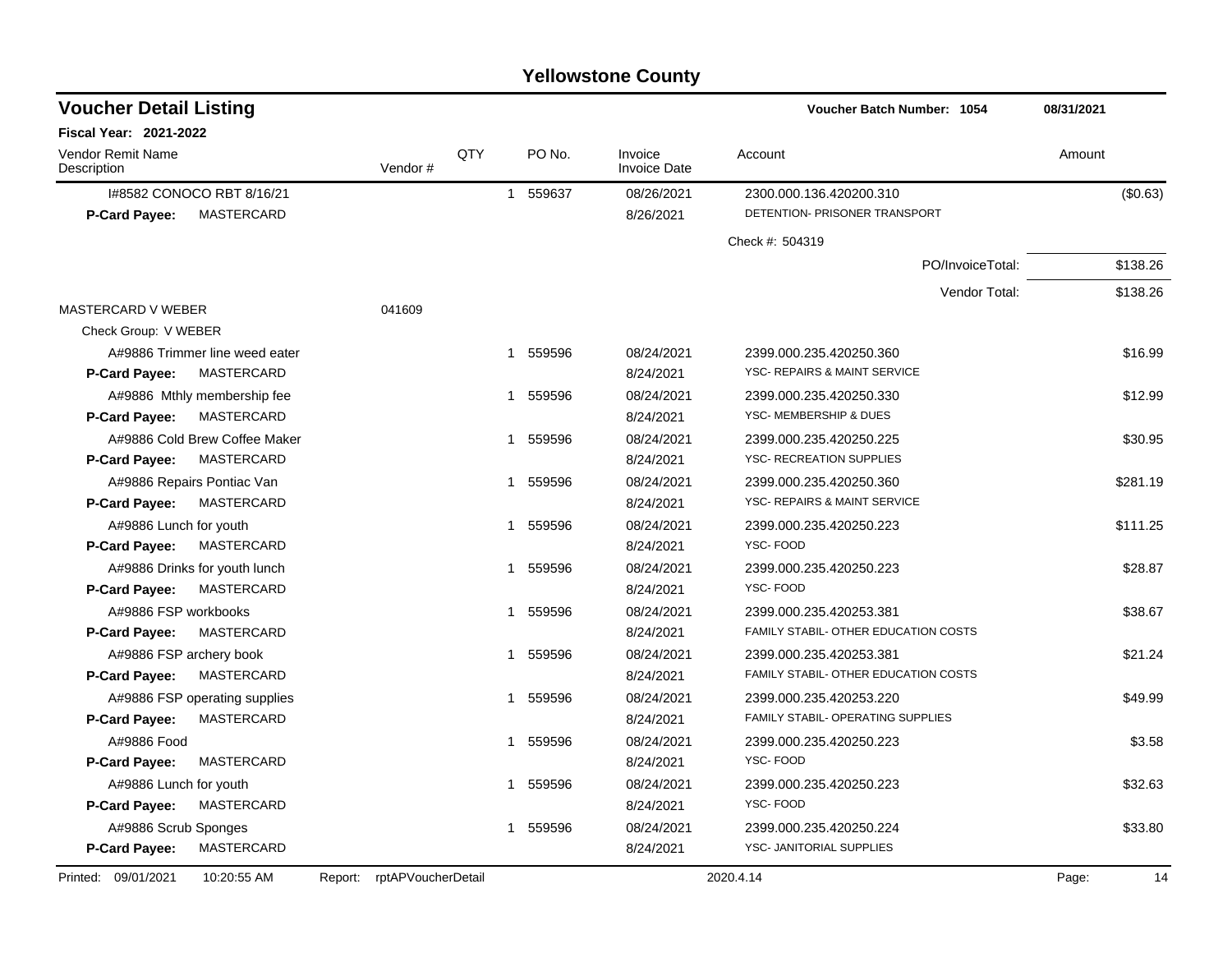| <b>Voucher Detail Listing</b>               |         |     |              |          |                                | Voucher Batch Number: 1054      |                  | 08/31/2021 |
|---------------------------------------------|---------|-----|--------------|----------|--------------------------------|---------------------------------|------------------|------------|
| <b>Fiscal Year: 2021-2022</b>               |         |     |              |          |                                |                                 |                  |            |
| Vendor Remit Name<br>Description            | Vendor# | QTY |              | PO No.   | Invoice<br><b>Invoice Date</b> | Account                         |                  | Amount     |
| A#9886 Paper Plates, paper towels           |         |     | $\mathbf{1}$ | 559596   | 08/24/2021                     | 2399.000.235.420250.221         |                  | \$23.94    |
| <b>MASTERCARD</b><br>P-Card Payee:          |         |     |              |          | 8/24/2021                      | YSC- FOOD SUPPLIES              |                  |            |
| A#9886 Clothing for youth                   |         |     |              | 1 559596 | 08/24/2021                     | 2399.000.235.420250.226         |                  | \$195.12   |
| <b>MASTERCARD</b><br>P-Card Payee:          |         |     |              |          | 8/24/2021                      | YSC- CLOTHING & UNIFORMS        |                  |            |
| A#9886 Food                                 |         |     |              | 1 559596 | 08/24/2021                     | 2399.000.235.420250.223         |                  | \$119.24   |
| MASTERCARD<br>P-Card Payee:                 |         |     |              |          | 8/24/2021                      | YSC-FOOD                        |                  |            |
| A#9886 MBBC conf reg                        |         |     |              | 1 559596 | 08/24/2021                     | 2399.000.235.420250.380         |                  | \$129.98   |
| <b>P-Card Payee:</b><br>MASTERCARD          |         |     |              |          | 8/24/2021                      | <b>YSC-TRAINING</b>             |                  |            |
| A#9886 Monitor riser/Tami's office          |         |     | 1            | 559596   | 08/24/2021                     | 2399.000.235.420250.210         |                  | \$45.74    |
| MASTERCARD<br>P-Card Payee:                 |         |     |              |          | 8/24/2021                      | YSC- OFFICE SUPPLIES            |                  |            |
| A#9886 Credit from Conoco                   |         |     | 1            | 559596   | 08/24/2021                     | 2399.000.235.420250.360         |                  | (\$0.40)   |
| <b>MASTERCARD</b><br><b>P-Card Payee:</b>   |         |     |              |          | 8/24/2021                      | YSC- REPAIRS & MAINT SERVICE    |                  |            |
| A#9886 Credit Ford Roadside Assist Dispute  |         |     | 1            | 559596   | 08/24/2021                     | 2399.000.235.420250.360         |                  | (\$508.00) |
| <b>MASTERCARD</b><br><b>P-Card Payee:</b>   |         |     |              |          | 8/24/2021                      | YSC- REPAIRS & MAINT SERVICE    |                  |            |
|                                             |         |     |              |          |                                | Check #: 504320                 |                  |            |
|                                             |         |     |              |          |                                |                                 | PO/InvoiceTotal: | \$667.77   |
|                                             |         |     |              |          |                                |                                 | Vendor Total:    | \$667.77   |
| MASTERCARD YOUTH SERVICE CENTER             |         |     |              |          |                                |                                 |                  |            |
| Check Group: YOUTH SERVICE<br><b>CENTER</b> |         |     |              |          |                                |                                 |                  |            |
| A#2787 Food                                 |         |     | 1            | 559597   | 08/24/2021                     | 2399.000.235.420250.223         |                  | \$175.93   |
| <b>P-Card Payee:</b><br>MASTERCARD          |         |     |              |          | 8/24/2021                      | YSC-FOOD                        |                  |            |
| A#2787 Food                                 |         |     |              | 1 559597 | 08/24/2021                     | 2399.000.235.420250.223         |                  | \$255.07   |
| <b>P-Card Payee:</b><br>MASTERCARD          |         |     |              |          | 8/24/2021                      | YSC-FOOD                        |                  |            |
| A#2787 Towels                               |         |     | $\mathbf{1}$ | 559597   | 08/24/2021                     | 2399.000.235.420250.224         |                  | \$16.98    |
| <b>P-Card Payee:</b><br>MASTERCARD          |         |     |              |          | 8/24/2021                      | YSC- JANITORIAL SUPPLIES        |                  |            |
| A#2787 Plates                               |         |     |              | 1 559597 | 08/24/2021                     | 2399.000.235.420250.221         |                  | \$17.68    |
| P-Card Payee:<br><b>MASTERCARD</b>          |         |     |              |          | 8/24/2021                      | YSC- FOOD SUPPLIES              |                  |            |
| A#2787 Donuts, Danishes                     |         |     |              | 559597   | 08/24/2021                     | 2399.000.235.420250.225         |                  | \$29.92    |
| <b>P-Card Payee:</b><br><b>MASTERCARD</b>   |         |     |              |          | 8/24/2021                      | <b>YSC- RECREATION SUPPLIES</b> |                  |            |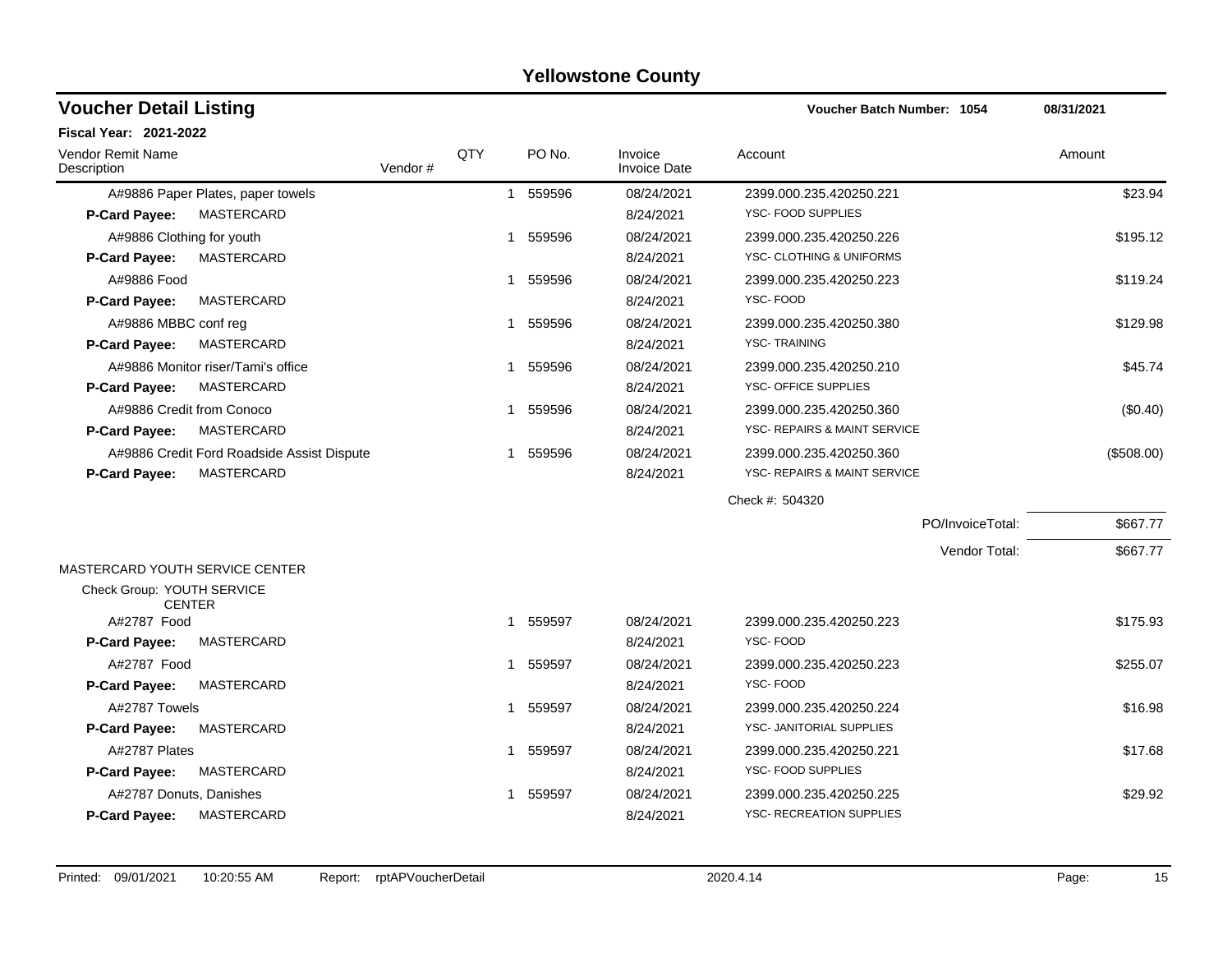| <b>Voucher Detail Listing</b>           |                                                          |     |          |                                | Voucher Batch Number: 1054                                |                  | 08/31/2021  |
|-----------------------------------------|----------------------------------------------------------|-----|----------|--------------------------------|-----------------------------------------------------------|------------------|-------------|
| <b>Fiscal Year: 2021-2022</b>           |                                                          |     |          |                                |                                                           |                  |             |
| <b>Vendor Remit Name</b><br>Description | Vendor #                                                 | QTY | PO No.   | Invoice<br><b>Invoice Date</b> | Account                                                   |                  | Amount      |
| A#2787 Batteries                        |                                                          |     | 1 559597 | 08/24/2021                     | 2399.000.235.420250.220                                   |                  | \$39.96     |
| P-Card Payee:                           | MASTERCARD                                               |     |          | 8/24/2021                      | YSC- OPERATING SUPPLIES                                   |                  |             |
| A#2787 Food                             |                                                          | 1   | 559597   | 08/24/2021                     | 2399.000.235.420250.223                                   |                  | \$27.13     |
| <b>P-Card Payee:</b>                    | <b>MASTERCARD</b>                                        |     |          | 8/24/2021                      | YSC-FOOD                                                  |                  |             |
|                                         | A#2787 Projector for movies                              | -1  | 559597   | 08/24/2021                     | 2399.000.235.420250.225                                   |                  | \$79.00     |
| <b>P-Card Payee:</b>                    | MASTERCARD                                               |     |          | 8/24/2021                      | YSC- RECREATION SUPPLIES                                  |                  |             |
|                                         | A#2787 Towels, soap, febreeze, scotch brite pads, windex | 1   | 559597   | 08/24/2021                     | 2399.000.235.420250.224                                   |                  | \$149.20    |
| P-Card Payee:                           | MASTERCARD                                               |     |          | 8/24/2021                      | YSC- JANITORIAL SUPPLIES                                  |                  |             |
| A#2787 Donuts                           |                                                          | -1  | 559597   | 08/24/2021                     | 2399.000.235.420250.225                                   |                  | \$9.96      |
| P-Card Payee:                           | MASTERCARD                                               |     |          | 8/24/2021                      | YSC- RECREATION SUPPLIES                                  |                  |             |
| A#2787 Face Masks                       |                                                          | -1  | 559597   | 08/24/2021                     | 2399.000.235.420250.220                                   |                  | \$25.92     |
| P-Card Payee:                           | MASTERCARD                                               |     |          | 8/24/2021                      | YSC- OPERATING SUPPLIES                                   |                  |             |
| A#2787 Ibuprofen                        |                                                          | 1   | 559597   | 08/24/2021                     | 2399.000.235.420250.222                                   |                  | \$13.38     |
| P-Card Payee:                           | <b>MASTERCARD</b>                                        |     |          | 8/24/2021                      | YSC- CHEM/LAB/MED SUPPLIES                                |                  |             |
| A#2787 Clothing                         |                                                          | -1  | 559597   | 08/24/2021                     | 2399.000.235.420250.226                                   |                  | \$39.92     |
| P-Card Payee:                           | MASTERCARD                                               |     |          | 8/24/2021                      | YSC- CLOTHING & UNIFORMS                                  |                  |             |
| A#2787 Plates, foil                     |                                                          | 1   | 559597   | 08/24/2021                     | 2399.000.235.420250.221                                   |                  | \$62.54     |
| P-Card Payee:                           | <b>MASTERCARD</b>                                        |     |          | 8/24/2021                      | YSC- FOOD SUPPLIES                                        |                  |             |
| A#2787 Food                             |                                                          | 1   | 559597   | 08/24/2021                     | 2399.000.235.420250.223                                   |                  | \$230.83    |
| P-Card Payee:                           | <b>MASTERCARD</b>                                        |     |          | 8/24/2021                      | YSC-FOOD                                                  |                  |             |
|                                         |                                                          |     |          |                                | Check #: 504321                                           |                  |             |
|                                         |                                                          |     |          |                                |                                                           | PO/InvoiceTotal: | \$1,173.42  |
|                                         |                                                          |     |          |                                |                                                           | Vendor Total:    | \$1,173.42  |
| MAXWELL, VAL                            |                                                          |     |          |                                |                                                           |                  |             |
| Check Group:                            |                                                          |     |          |                                |                                                           |                  |             |
|                                         | I#849331 8/18/21 Scavenger Event Dammit Dolls            |     | 1 559593 | 08/25/2021<br>8/25/2021        | 5810.000.557.460442.220<br>METRA FAIR- OPERATING SUPPLIES |                  | \$100.00    |
|                                         |                                                          |     |          |                                | Check #: 504282                                           |                  |             |
|                                         |                                                          |     |          |                                |                                                           | PO/InvoiceTotal: | \$100.00    |
|                                         |                                                          |     |          |                                |                                                           | Vendor Total:    | \$100.00    |
|                                         |                                                          |     |          |                                |                                                           |                  |             |
| Printed: 09/01/2021                     | 10:20:55 AM<br>rptAPVoucherDetail<br>Report:             |     |          |                                | 2020.4.14                                                 |                  | Page:<br>16 |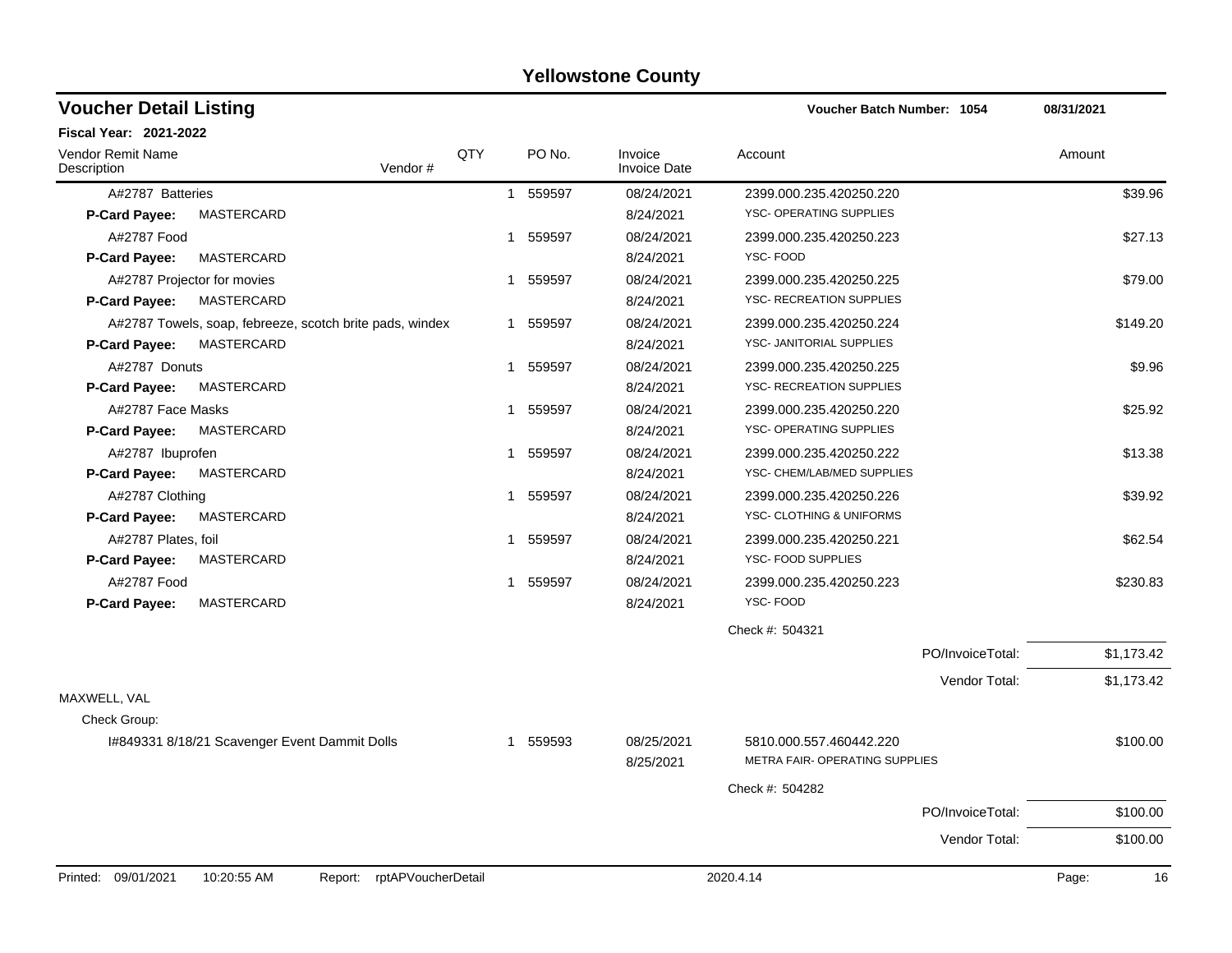| <b>Voucher Detail Listing</b>           |                            |     |          |                                | Voucher Batch Number: 1054                                        |                  | 08/31/2021  |
|-----------------------------------------|----------------------------|-----|----------|--------------------------------|-------------------------------------------------------------------|------------------|-------------|
| <b>Fiscal Year: 2021-2022</b>           |                            |     |          |                                |                                                                   |                  |             |
| <b>Vendor Remit Name</b><br>Description | Vendor#                    | QTY | PO No.   | Invoice<br><b>Invoice Date</b> | Account                                                           |                  | Amount      |
| MENTAL HEALTH CENTER                    | 004150                     |     |          |                                |                                                                   |                  |             |
| Check Group:                            |                            |     |          |                                |                                                                   |                  |             |
| 1st QTR FY22 SUPPORT                    |                            |     | 1 559599 | 08/25/2021<br>8/25/2021        | 2271.000.199.440400.397<br>MENTAL HEALTH- FIXED CONTRACT SERVICES |                  | \$40,325.00 |
|                                         |                            |     |          |                                | Check #: 504283                                                   |                  |             |
|                                         |                            |     |          |                                |                                                                   | PO/InvoiceTotal: | \$40,325.00 |
|                                         |                            |     |          |                                |                                                                   | Vendor Total:    | \$40,325.00 |
| <b>MONTANA DAKOTA UTILITIES</b>         | 040762                     |     |          |                                |                                                                   |                  |             |
| Check Group:                            |                            |     |          |                                |                                                                   |                  |             |
| A#51978010000; 215 N 27TH 8/19/21       |                            | 1   | 559561   | 08/24/2021<br>8/24/2021        | 1000.000.145.411200.344<br><b>FACILITIES- GAS</b>                 |                  | \$1,284.54  |
|                                         |                            |     |          |                                | Check #: 504284                                                   |                  |             |
|                                         |                            |     |          |                                |                                                                   | PO/InvoiceTotal: | \$1,284.54  |
| Check Group:                            |                            |     |          |                                |                                                                   |                  |             |
| A#49878010005 ROUND BLDG 8/18/21        |                            |     | 1 559577 | 08/24/2021<br>8/24/2021        | 1000.000.145.411200.344<br><b>FACILITIES- GAS</b>                 |                  | \$70.51     |
|                                         |                            |     |          |                                | Check #: 504284                                                   |                  |             |
|                                         |                            |     |          |                                |                                                                   | PO/InvoiceTotal: | \$70.51     |
| Check Group:                            |                            |     |          |                                |                                                                   |                  |             |
| A#59378010009 8/18/21 GAS 7/17-8/12     |                            |     | 1 559623 | 08/26/2021<br>8/26/2021        | 5810.000.552.460442.344<br><b>METRA FACILITIES- GAS</b>           |                  | \$114.21    |
|                                         |                            |     |          |                                | Check #: 504284                                                   |                  |             |
|                                         |                            |     |          |                                |                                                                   | PO/InvoiceTotal: | \$114.21    |
|                                         |                            |     |          |                                |                                                                   | Vendor Total:    | \$1,469.26  |
| MONTANA MOBILE DOCUMENT SHREDDING INC   |                            |     |          |                                |                                                                   |                  |             |
| Check Group:                            |                            |     |          |                                |                                                                   |                  |             |
| I#63271 Shredding                       |                            | 440 | 559632   | 08/26/2021                     | 1000.000.199.411800.397                                           |                  | \$83.60     |
|                                         |                            |     |          | 8/26/2021                      | MISC- CONTRACT SERVICES                                           |                  |             |
| I#63271 Shredding                       |                            | 123 | 559632   | 08/26/2021                     | 2301.000.122.411100.399                                           |                  | \$23.37     |
|                                         |                            |     |          | 8/26/2021                      | ATTORNEY- OTHER CONTRACT SERVICES                                 |                  |             |
| Printed: 09/01/2021<br>10:20:55 AM      | Report: rptAPVoucherDetail |     |          |                                | 2020.4.14                                                         |                  | 17<br>Page: |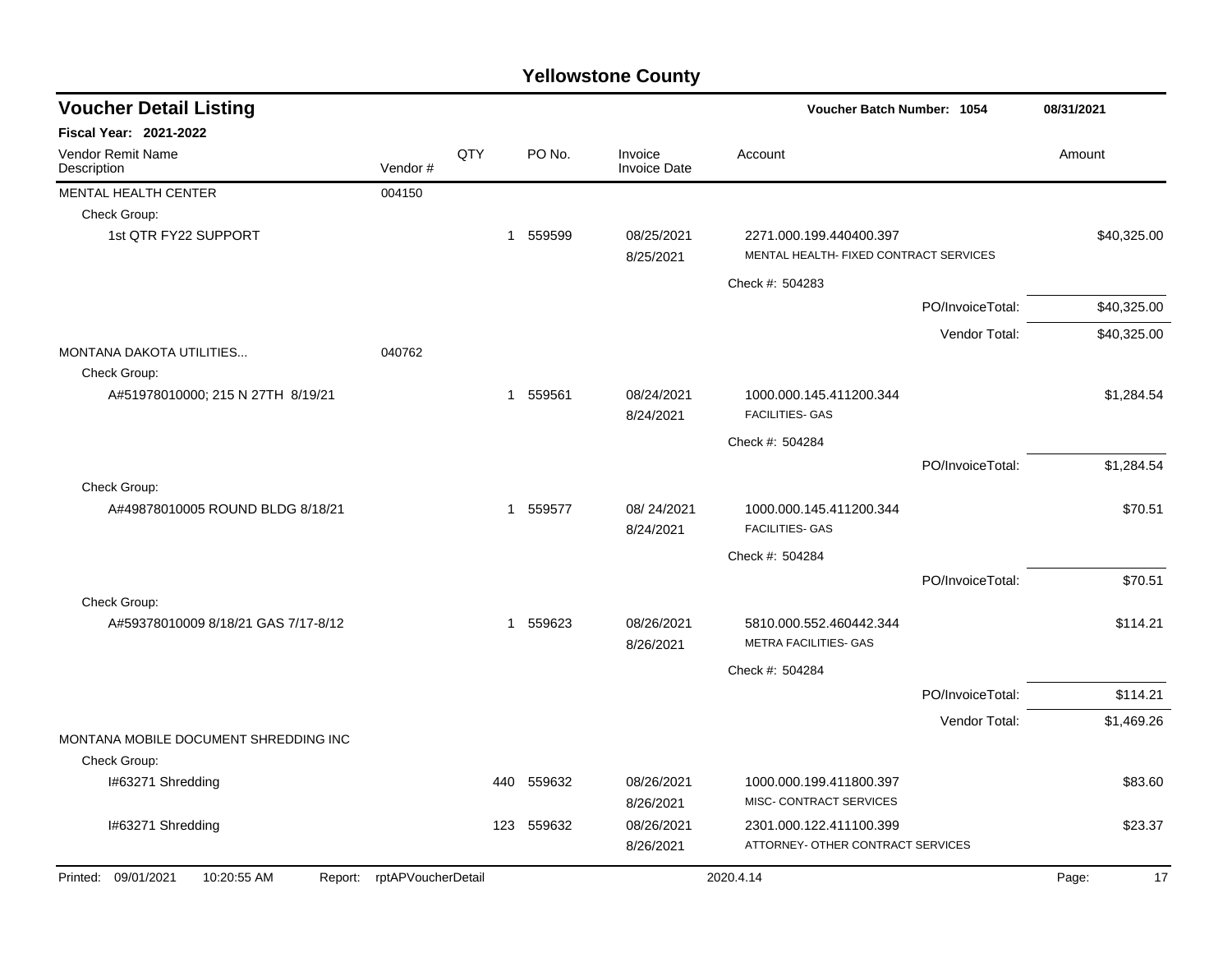| <b>Voucher Detail Listing</b>                           |                            |     |             |                                | Voucher Batch Number: 1054                              |                  | 08/31/2021  |
|---------------------------------------------------------|----------------------------|-----|-------------|--------------------------------|---------------------------------------------------------|------------------|-------------|
| Fiscal Year: 2021-2022                                  |                            |     |             |                                |                                                         |                  |             |
| Vendor Remit Name<br>Description                        | Vendor#                    | QTY | PO No.      | Invoice<br><b>Invoice Date</b> | Account                                                 |                  | Amount      |
| I#63271 Shredding                                       |                            |     | 246 559632  | 08/26/2021                     | 1000.000.221.410330.398                                 |                  | \$46.74     |
|                                                         |                            |     |             | 8/26/2021                      | CLERK OF COURT-VARIABLE CONTRACT SERVICE                |                  |             |
|                                                         |                            |     |             |                                | Check #: 504285                                         |                  |             |
|                                                         |                            |     |             |                                |                                                         | PO/InvoiceTotal: | \$153.71    |
|                                                         |                            |     |             |                                |                                                         | Vendor Total:    | \$153.71    |
| <b>NAPA AUTO PARTS</b>                                  | 020015                     |     |             |                                |                                                         |                  |             |
| Check Group:<br>1#4124-00-195821 8/5/21 BATTERY & CORE  |                            |     | 1 559569    | 08/24/2021                     | 5810.000.552.460442.369                                 |                  | \$131.06    |
|                                                         |                            |     |             | 8/24/2021                      | METRA FACILITIES- BUILDING/EQUIP REPAIRS                |                  |             |
| 1#4124-00-195824 8/5/21 CREDIT FOR BATTERY CORE         |                            |     | 1 559569    | 08/24/2021                     | 5810.000.552.460442.369                                 |                  | (\$18.00)   |
|                                                         |                            |     |             | 8/24/2021                      | METRA FACILITIES- BUILDING/EQUIP REPAIRS                |                  |             |
|                                                         |                            |     |             |                                | Check #: 504286                                         |                  |             |
|                                                         |                            |     |             |                                |                                                         | PO/InvoiceTotal: | \$113.06    |
|                                                         |                            |     |             |                                |                                                         | Vendor Total:    | \$113.06    |
| NATIONAL ASSOC OF SCHOOL.                               |                            |     |             |                                |                                                         |                  |             |
| Check Group:<br>I#20684 Basic SRO Bozeman, GH. 8/2-6/21 |                            |     | 1 559556    | 08/23/2021                     | 2300.000.130.420110.380                                 |                  | \$495.00    |
|                                                         |                            |     |             | 8/23/2021                      | <b>ADMIN-TRAINING</b>                                   |                  |             |
|                                                         |                            |     |             |                                | Check #: 504287                                         |                  |             |
|                                                         |                            |     |             |                                |                                                         | PO/InvoiceTotal: | \$495.00    |
|                                                         |                            |     |             |                                |                                                         | Vendor Total:    | \$495.00    |
| NORTHWESTERN ENERGY                                     | 045035                     |     |             |                                |                                                         |                  |             |
| Check Group:                                            |                            |     |             |                                |                                                         |                  |             |
| A#0241256-7 3165 KING AVE E 8/17/21                     |                            |     | 559560<br>1 | 08/24/2021<br>8/24/2021        | 2300.000.146.411200.341<br>FACILITIES JAIL- ELECTRICITY |                  | \$22,467.44 |
|                                                         |                            |     |             |                                | Check #: 504288                                         |                  |             |
|                                                         |                            |     |             |                                |                                                         | PO/InvoiceTotal: | \$22,467.44 |
| Check Group:                                            |                            |     |             |                                |                                                         |                  |             |
| A#0255043-2 410 S 26th St 8/16/21                       |                            |     | 1 559576    | 08/24/2021<br>8/24/2021        | 2399.000.235.420250.341<br><b>YSC- ELECTRICITY</b>      |                  | \$2,917.35  |
| Printed: 09/01/2021<br>10:20:55 AM                      | Report: rptAPVoucherDetail |     |             |                                | 2020.4.14                                               |                  | 18<br>Page: |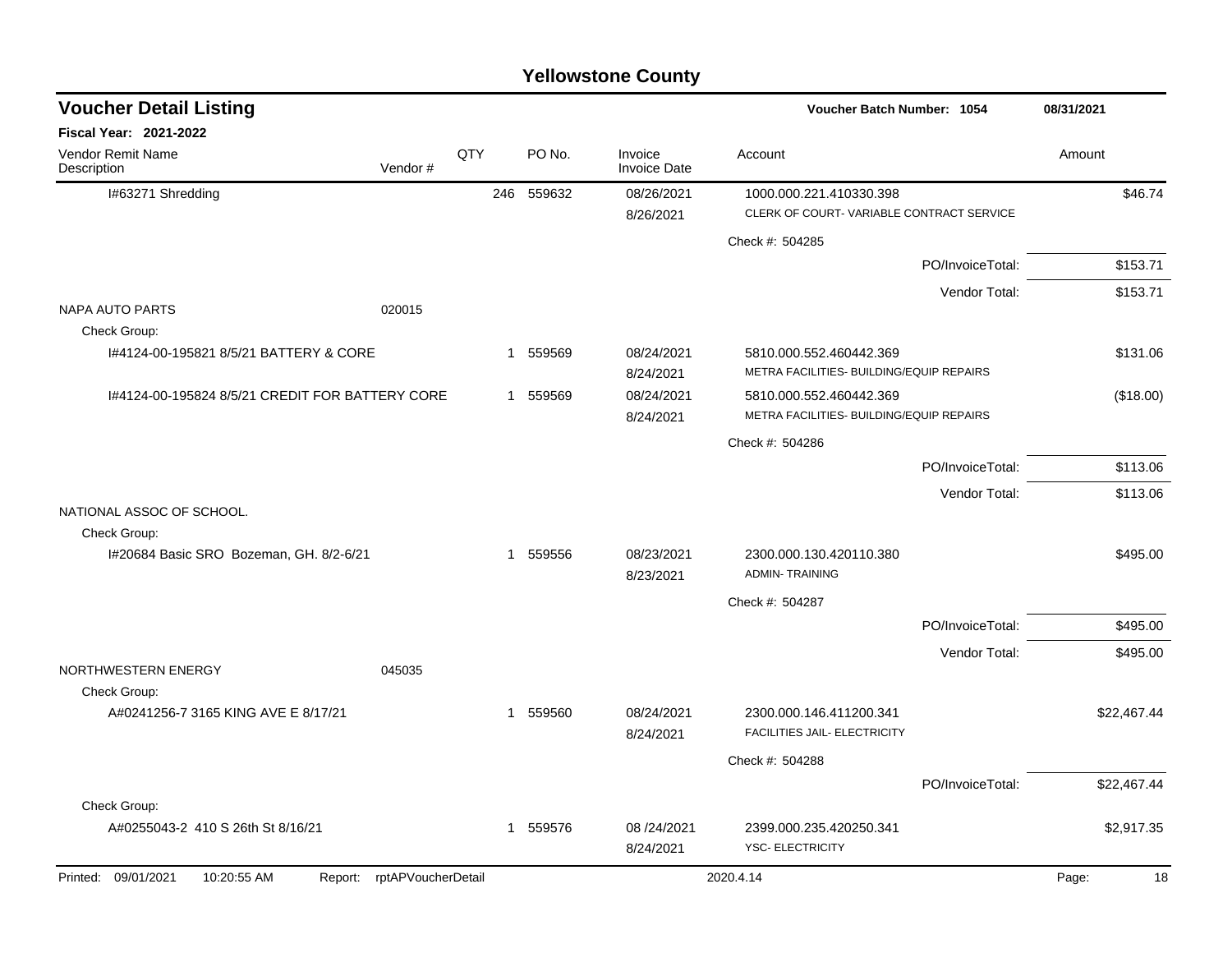| <b>Voucher Detail Listing</b>                                    | Voucher Batch Number: 1054 |     | 08/31/2021   |          |                                |                                                          |                  |             |
|------------------------------------------------------------------|----------------------------|-----|--------------|----------|--------------------------------|----------------------------------------------------------|------------------|-------------|
| <b>Fiscal Year: 2021-2022</b>                                    |                            |     |              |          |                                |                                                          |                  |             |
| Vendor Remit Name<br>Description                                 | Vendor#                    | QTY |              | PO No.   | Invoice<br><b>Invoice Date</b> | Account                                                  |                  | Amount      |
|                                                                  |                            |     |              |          |                                | Check #: 504288                                          |                  |             |
|                                                                  |                            |     |              |          |                                |                                                          | PO/InvoiceTotal: | \$2,917.35  |
| Check Group:                                                     |                            |     |              |          |                                |                                                          |                  |             |
| A#0659299-2 8/17/21 101 Main St                                  |                            |     |              | 1 559622 | 08/26/2021<br>8/26/2021        | 5810.000.552.460442.341<br>METRA FACILITIES- ELECTRICITY |                  | \$572.24    |
| A#0256622-2 8/13/21 308 6th Ave N Annx                           |                            |     | $\mathbf{1}$ | 559622   | 08/26/2021<br>8/26/2021        | 5810.000.552.460442.341<br>METRA FACILITIES- ELECTRICITY |                  | \$33,632.66 |
|                                                                  |                            |     |              |          |                                | Check #: 504288                                          |                  |             |
|                                                                  |                            |     |              |          |                                |                                                          | PO/InvoiceTotal: | \$34,204.90 |
|                                                                  |                            |     |              |          |                                |                                                          | Vendor Total:    | \$59,589.69 |
| PEPSI COLA BOTTLING<br>Check Group:                              | 004960                     |     |              |          |                                |                                                          |                  |             |
| I#217142 8/19/21 FAIR soda, water, cups                          |                            |     |              | 1 559616 | 08/26/2021<br>8/26/2021        | 5810.000.557.460442.223<br>METRA FAIR- CONCESSIONS FOOD  |                  | \$4,263.00  |
|                                                                  |                            |     |              |          |                                | Check #: 504289                                          |                  |             |
|                                                                  |                            |     |              |          |                                |                                                          | PO/InvoiceTotal: | \$4,263.00  |
|                                                                  |                            |     |              |          |                                |                                                          | Vendor Total:    | \$4,263.00  |
| PERFORMANCE ENGINEERING, LLC                                     |                            |     |              |          |                                |                                                          |                  |             |
| Check Group:                                                     |                            |     |              |          |                                |                                                          |                  |             |
| I#2019-110-017 8/20/21 2019-110 METRAPARK<br><b>CARNIVAL LOT</b> |                            |     |              | 1 559641 | 08/26/2021                     | 5811.000.552.460442.930                                  |                  | \$910.00    |
|                                                                  |                            |     |              |          | 8/26/2021                      | FACILITIES- LAND IMPROVEMENT                             |                  |             |
|                                                                  |                            |     |              |          |                                | Check #: 504290                                          |                  |             |
|                                                                  |                            |     |              |          |                                |                                                          | PO/InvoiceTotal: | \$910.00    |
|                                                                  |                            |     |              |          |                                |                                                          | Vendor Total:    | \$910.00    |
| PETER YEGEN JR INC                                               | 006650                     |     |              |          |                                |                                                          |                  |             |
| Check Group:                                                     |                            |     |              |          |                                |                                                          |                  | \$50.00     |
| A#80038170 Notary Bond 8/2021-8/2025 JM                          |                            |     | 1            | 559601   | 08/25/2021<br>8/25/2021        | 2300.000.136.420200.220<br>DETENTION- OPERATING SUPPLIES |                  |             |
|                                                                  |                            |     |              |          |                                |                                                          |                  |             |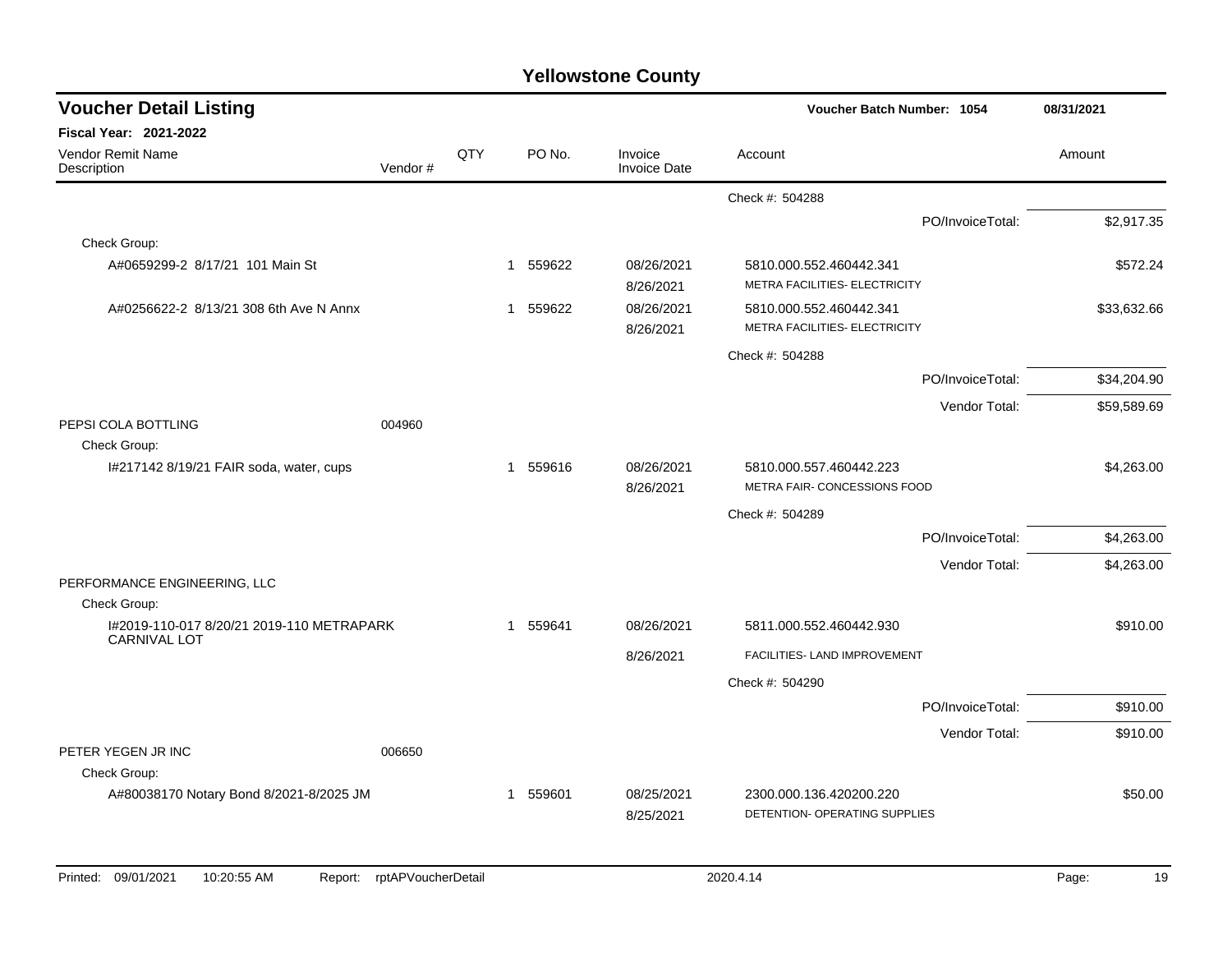| <b>Voucher Detail Listing</b>                 |                    |             |          |                                | Voucher Batch Number: 1054                                  |                  | 08/31/2021  |
|-----------------------------------------------|--------------------|-------------|----------|--------------------------------|-------------------------------------------------------------|------------------|-------------|
| <b>Fiscal Year: 2021-2022</b>                 |                    |             |          |                                |                                                             |                  |             |
| Vendor Remit Name<br>Description              | Vendor#            | QTY         | PO No.   | Invoice<br><b>Invoice Date</b> | Account                                                     |                  | Amount      |
| A#80038171 Notary Bond 8/2021-8/2025 GS       |                    |             | 1 559601 | 08/25/2021                     | 2300.000.136.420200.220                                     |                  | \$50.00     |
|                                               |                    |             |          | 8/25/2021                      | DETENTION- OPERATING SUPPLIES                               |                  |             |
|                                               |                    |             |          |                                | Check #: 504291                                             |                  |             |
|                                               |                    |             |          |                                |                                                             | PO/InvoiceTotal: | \$100.00    |
|                                               |                    |             |          |                                |                                                             | Vendor Total:    | \$100.00    |
| PETERSON QUALITY OFFICE<br>Check Group:       | 004980             |             |          |                                |                                                             |                  |             |
| A#972901 l#210819-l001 7/19-8/18/21           |                    |             | 1 559558 | 08/24/2021<br>8/24/2021        | 2399.000.235.420250.210<br>YSC- OFFICE SUPPLIES             |                  | \$16.19     |
|                                               |                    |             |          |                                | Check #: 504292                                             |                  |             |
|                                               |                    |             |          |                                |                                                             | PO/InvoiceTotal: | \$16.19     |
|                                               |                    |             |          |                                |                                                             | Vendor Total:    | \$16.19     |
| PROFORCE LAW ENFORCEMENT<br>Check Group:      |                    |             |          |                                |                                                             |                  |             |
| I#458361: Replacement magazine pouches        |                    | 20          | 559579   | 08/24/2021<br>8/24/2021        | 2300.000.130.420110.226<br>ADMIN- CLOTHING & UNIFORMS       |                  | \$343.80    |
| I#458928: Replacement duty holsters (17)      |                    | $\mathbf 1$ | 559579   | 08/24/2021<br>8/24/2021        | 2300.000.130.420110.226<br>ADMIN- CLOTHING & UNIFORMS       |                  | \$1,503.70  |
|                                               |                    |             |          |                                | Check #: 504293                                             |                  |             |
|                                               |                    |             |          |                                |                                                             | PO/InvoiceTotal: | \$1,847.50  |
|                                               |                    |             |          |                                |                                                             | Vendor Total:    | \$1,847.50  |
| PUBLIC UTILITIES                              | 005150             |             |          |                                |                                                             |                  |             |
| Check Group:                                  |                    |             |          |                                |                                                             |                  |             |
| A#111177 8/19/21 JULY WATER                   |                    |             | 1 559617 | 08/26/2021<br>8/26/2021        | 5810.000.552.460442.342<br>METRA FACILITIES- WATER/LANDFILL |                  | \$10,597.12 |
|                                               |                    |             |          |                                | Check #: 504294                                             |                  |             |
|                                               |                    |             |          |                                |                                                             | PO/InvoiceTotal: | \$10,597.12 |
|                                               |                    |             |          |                                |                                                             | Vendor Total:    | \$10,597.12 |
| RESERVE ACCOUNT<br>Check Group:               |                    |             |          |                                |                                                             |                  |             |
| Printed: 09/01/2021<br>10:20:55 AM<br>Report: | rptAPVoucherDetail |             |          |                                | 2020.4.14                                                   |                  | 20<br>Page: |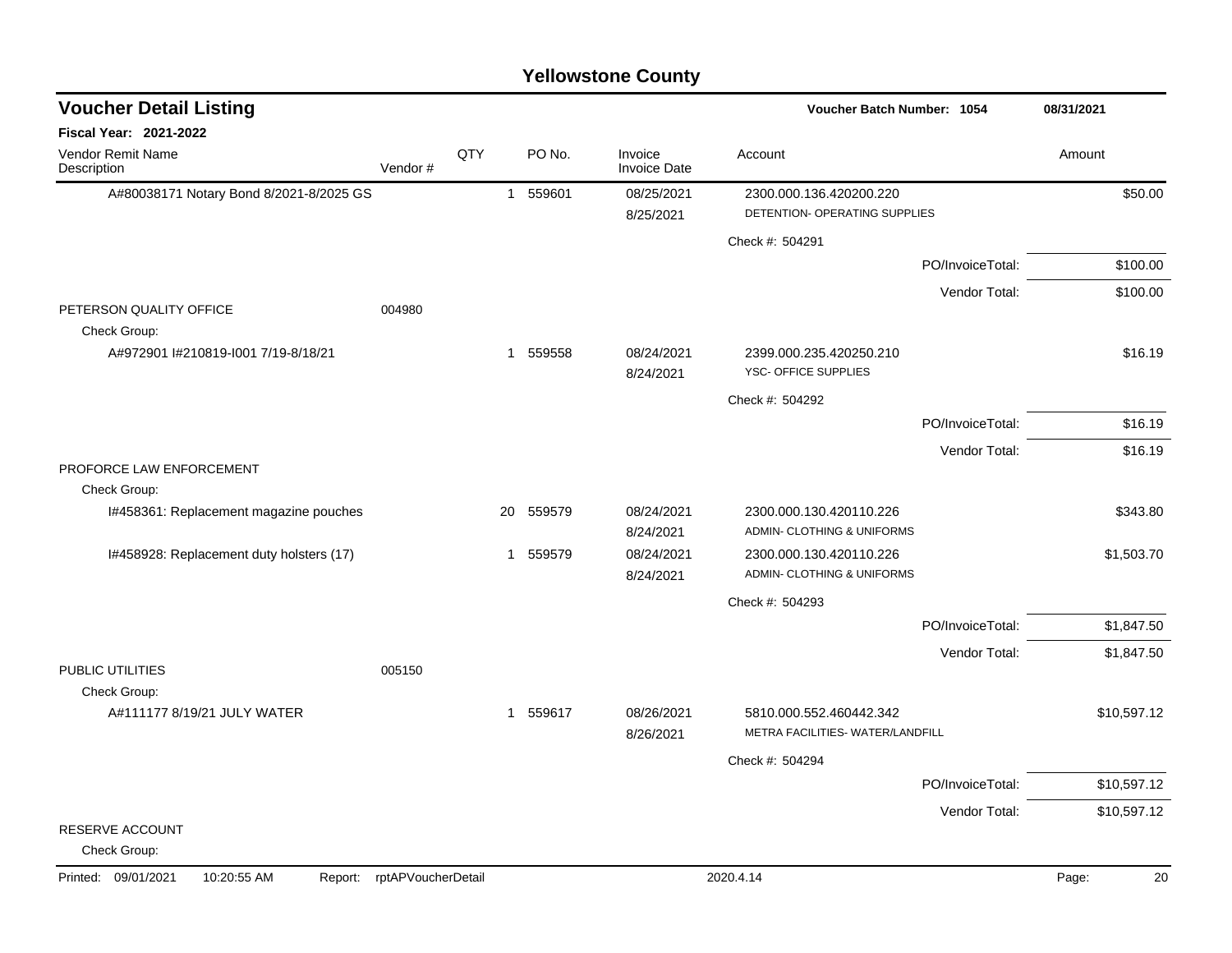| <b>Voucher Detail Listing</b>                                 |                                |     |                       |                                | <b>Voucher Batch Number: 1054</b>                         | 08/31/2021         |
|---------------------------------------------------------------|--------------------------------|-----|-----------------------|--------------------------------|-----------------------------------------------------------|--------------------|
| <b>Fiscal Year: 2021-2022</b>                                 |                                |     |                       |                                |                                                           |                    |
| <b>Vendor Remit Name</b><br>Description                       | Vendor#                        | QTY | PO No.                | Invoice<br><b>Invoice Date</b> | Account                                                   | Amount             |
| A#49203276 POSTAGE 8/31/21                                    |                                |     | 1 559626              | 08/26/2021                     | 1000.000.199.411800.311                                   | \$25,000.00        |
|                                                               |                                |     |                       | 8/26/2021                      | MISC-POSTAGE                                              |                    |
|                                                               |                                |     |                       |                                | Check #: 504295                                           |                    |
|                                                               |                                |     |                       |                                | PO/InvoiceTotal:                                          | \$25,000.00        |
|                                                               |                                |     |                       |                                | Vendor Total:                                             | \$25,000.00        |
| <b>RIMROCK FOUNDATION</b><br>Check Group:                     | 005310                         |     |                       |                                |                                                           |                    |
| I#YC20210714: Psyc eval new hire CR                           |                                |     | 559573<br>$\mathbf 1$ | 08/24/2021                     | 2300.000.130.420110.351                                   | \$295.00           |
|                                                               |                                |     |                       | 8/24/2021                      | ADMIN- MEDICAL & PYSCH SERVICES                           |                    |
|                                                               |                                |     |                       |                                | Check #: 504296                                           |                    |
|                                                               |                                |     |                       |                                | PO/InvoiceTotal:                                          | \$295.00           |
|                                                               |                                |     |                       |                                | Vendor Total:                                             | \$295.00           |
| <b>RIMROCK STAGEHAND INC</b>                                  |                                |     |                       |                                |                                                           |                    |
| Check Group:                                                  |                                |     |                       |                                |                                                           |                    |
| I#202464 8/12/21 Professor Smart Load Out                     |                                |     | 559627<br>-1          | 08/26/2021                     | 5810.000.557.460443.399                                   | \$555.75           |
|                                                               |                                |     |                       | 8/26/2021                      | METRA FAIR ENTERTAINMENT- OTHER CONTRACT<br><b>SVCS</b>   |                    |
| I#202465 8/12/21 Family Fun Tent Out                          |                                |     | 559627<br>1           | 08/26/2021                     | 5810.000.557.460443.398                                   | \$209.95           |
|                                                               |                                |     |                       | 8/26/2021                      | METRA FAIR ENTERTAINMENT- VAR CONTRACT<br><b>SERVICES</b> |                    |
| I#202466 8/12/21 DIA Sound & Screen Out                       |                                |     | 1 559627              | 08/26/2021                     | 5810.000.557.460443.357                                   | \$345.80           |
|                                                               |                                |     |                       | 8/26/2021                      | METRA FAIR ENTERTAINMENT- OTHER PROF SVCS                 |                    |
| 1#202467 8/12/21 Load in Rodeo Screen                         |                                |     | 559627<br>1           | 08/26/2021                     | 5810.000.557.460443.357                                   | \$585.00           |
|                                                               |                                |     |                       | 8/26/2021                      | METRA FAIR ENTERTAINMENT- OTHER PROF SVCS                 |                    |
| I#202468 8/12/21 Rodeo show calls                             |                                |     | 559627<br>1           | 08/26/2021                     | 5810.000.557.460443.357                                   | \$1,280.58         |
|                                                               |                                |     |                       | 8/26/2021                      | METRA FAIR ENTERTAINMENT- OTHER PROF SVCS                 |                    |
| I#202470 8/12/21 DIA changeover Expo                          |                                |     | 559627<br>1           | 08/26/2021                     | 5810.000.557.460442.397                                   | \$74.10            |
|                                                               |                                |     |                       | 8/26/2021                      | METRA FAIR- FIXED CONTRACT SERVICES                       |                    |
|                                                               |                                |     |                       |                                | Check #: 504297                                           |                    |
|                                                               |                                |     |                       |                                | PO/InvoiceTotal:                                          | \$3,051.18         |
|                                                               |                                |     |                       |                                | Vendor Total:                                             | \$3,051.18         |
| $D_{\text{model}} = 00/04/0004$<br>$40.00.55$ AM<br>$D = 4.4$ | $m+1$ DV $l$ and $m$ and $n+1$ |     |                       |                                | 0000AAA                                                   | $D = 44$<br>$\sim$ |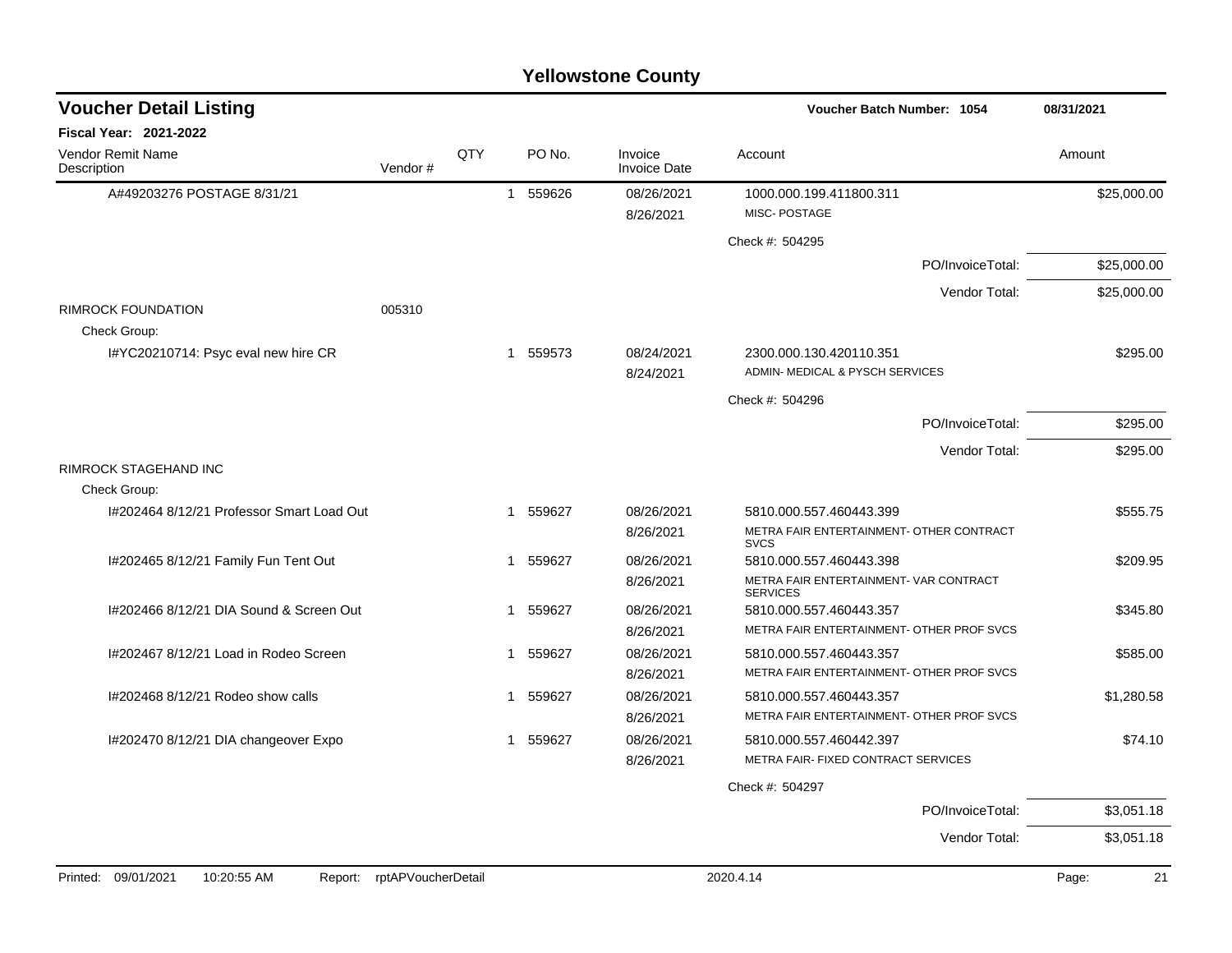| <b>Voucher Detail Listing</b>                      |         |     |          |        |                                | Voucher Batch Number: 1054                                |                  |            |
|----------------------------------------------------|---------|-----|----------|--------|--------------------------------|-----------------------------------------------------------|------------------|------------|
| Fiscal Year: 2021-2022                             |         |     |          |        |                                |                                                           |                  |            |
| Vendor Remit Name<br>Description                   | Vendor# | QTY |          | PO No. | Invoice<br><b>Invoice Date</b> | Account                                                   |                  | Amount     |
| ROONEY, JIM                                        |         |     |          |        |                                |                                                           |                  |            |
| Check Group:                                       |         |     |          |        |                                |                                                           |                  |            |
| I#1954, 8/24/21, ROAD GRADING                      |         |     | 1 559633 |        | 08/26/2021<br>8/26/2021        | 2610.000.000.430200.362<br>RSID 688M ROAD MAINT & REPAIRS |                  | \$1,900.00 |
|                                                    |         |     |          |        |                                | Check #: 504298                                           |                  |            |
|                                                    |         |     |          |        |                                |                                                           | PO/InvoiceTotal: | \$1,900.00 |
|                                                    |         |     |          |        |                                |                                                           | Vendor Total:    | \$1,900.00 |
| <b>RUBBER STAMP SHOP</b>                           | 005420  |     |          |        |                                |                                                           |                  |            |
| Check Group:                                       |         |     |          |        |                                |                                                           |                  |            |
| I#210701 Notary Stamp - A. Marais 8/11/21          |         |     | 1 559600 |        | 08/25/2021                     | 2301.000.122.411100.210                                   |                  | \$25.00    |
|                                                    |         |     |          |        | 8/25/2021                      | ATTORNEY- OFFICE SUPPLIES                                 |                  |            |
|                                                    |         |     |          |        |                                | Check #: 504299                                           |                  |            |
|                                                    |         |     |          |        |                                |                                                           | PO/InvoiceTotal: | \$25.00    |
|                                                    |         |     |          |        |                                |                                                           | Vendor Total:    | \$25.00    |
| RUMPH, JACKIE                                      |         |     |          |        |                                |                                                           |                  |            |
| Check Group:                                       |         |     |          |        |                                |                                                           |                  |            |
| Rumph July 2021 mileage                            |         |     | 1 559586 |        | 08/24/2021<br>8/24/2021        | 2290.000.410.450400.370<br><b>EXTENSION- TRAVEL</b>       |                  | \$169.12   |
|                                                    |         |     |          |        |                                | Check #: 504300                                           |                  |            |
|                                                    |         |     |          |        |                                |                                                           | PO/InvoiceTotal: | \$169.12   |
| Check Group:                                       |         |     |          |        |                                |                                                           |                  |            |
| Mileage Chaperone 4-H Congress, Bozeman 7/14-15/21 |         | 288 |          | 559607 | 08/25/2021                     | 2290.000.410.450400.370                                   |                  | \$161.28   |
| JR                                                 |         |     |          |        | 8/25/2021                      | <b>EXTENSION- TRAVEL</b>                                  |                  |            |
|                                                    |         |     |          |        |                                | Check #: 504300                                           |                  |            |
|                                                    |         |     |          |        |                                |                                                           | PO/InvoiceTotal: | \$161.28   |
|                                                    |         |     |          |        |                                |                                                           | Vendor Total:    | \$330.40   |
| <b>S BAR S SUPPLY</b><br>Check Group:              | 005535  |     |          |        |                                |                                                           |                  |            |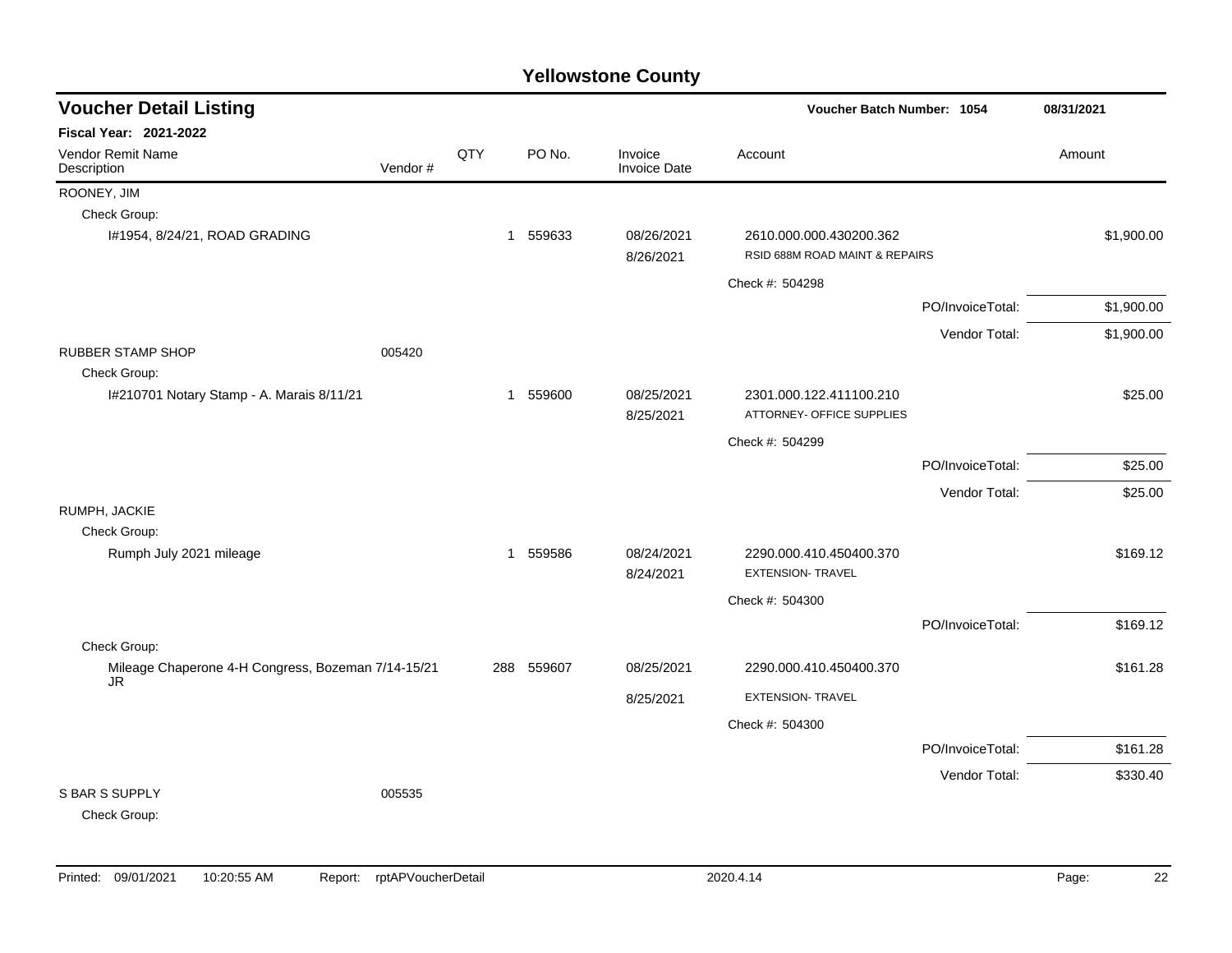| <b>Voucher Detail Listing</b>                             |         |     |              |          |                                | Voucher Batch Number: 1054                                 |                  | 08/31/2021 |
|-----------------------------------------------------------|---------|-----|--------------|----------|--------------------------------|------------------------------------------------------------|------------------|------------|
| <b>Fiscal Year: 2021-2022</b>                             |         |     |              |          |                                |                                                            |                  |            |
| Vendor Remit Name<br>Description                          | Vendor# | QTY |              | PO No.   | Invoice<br><b>Invoice Date</b> | Account                                                    |                  | Amount     |
| I#73233 8/23/21 Repair Storage Shed                       |         |     | $\mathbf{1}$ | 559618   | 08/26/2021<br>8/26/2021        | 5810.000.557.460442.220<br>METRA FAIR- OPERATING SUPPLIES  |                  | \$180.00   |
|                                                           |         |     |              |          |                                | Check #: 504301                                            |                  |            |
|                                                           |         |     |              |          |                                |                                                            | PO/InvoiceTotal: | \$180.00   |
|                                                           |         |     |              |          |                                |                                                            | Vendor Total:    | \$180.00   |
| SANDERSON STEWART                                         |         |     |              |          |                                |                                                            |                  |            |
| Check Group:                                              |         |     |              |          |                                |                                                            |                  |            |
| I#50441 PROJECT FUNDING STUDY TO#1 48TH &<br><b>GRAND</b> |         |     | 1            | 559502   | 08/20/2021                     | 2110.000.401.430200.354                                    |                  | \$4,434.98 |
|                                                           |         |     |              |          | 8/20/2021                      | ROAD- ENGINEERING/TESTING                                  |                  |            |
| 1#50442 80TH ST SIGHT DISTANCE STUDY                      |         |     | $\mathbf{1}$ | 559502   | 08/20/2021                     | 2110.000.401.430200.354                                    |                  | \$240.50   |
|                                                           |         |     |              |          | 8/20/2021                      | ROAD- ENGINEERING/TESTING                                  |                  |            |
|                                                           |         |     |              |          |                                | Check #: 504302                                            |                  |            |
|                                                           |         |     |              |          |                                |                                                            | PO/InvoiceTotal: | \$4,675.48 |
|                                                           |         |     |              |          |                                |                                                            | Vendor Total:    | \$4,675.48 |
| <b>SCL HEALTH SYSTEM</b>                                  |         |     |              |          |                                |                                                            |                  |            |
| Check Group:                                              |         |     |              |          |                                |                                                            |                  |            |
| 1#402812739 MEDICAL SVC 7/10/21 (SR)                      |         |     | 1            | 559453   | 08/20/2021                     | 2300.000.136.420200.356<br>DETENTION- DOCTORS/HOSPITALS    |                  | \$1,217.13 |
|                                                           |         |     |              |          | 8/20/2021                      |                                                            |                  |            |
|                                                           |         |     |              |          |                                | Check #: 504303                                            |                  |            |
|                                                           |         |     |              |          |                                |                                                            | PO/InvoiceTotal: | \$1,217.13 |
| Check Group:                                              |         |     |              |          |                                |                                                            |                  |            |
| A#402763681 MEDICAL SERVICE (MM) 5-9-21                   |         |     |              | 1 559565 | 08/24/2021<br>8/24/2021        | 2300.000.000.020600.000<br>PUBLIC SAFETY ACCRUED LIABILITY |                  | \$227.42   |
|                                                           |         |     |              |          |                                |                                                            |                  |            |
|                                                           |         |     |              |          |                                | Check #: 504303                                            |                  |            |
|                                                           |         |     |              |          |                                |                                                            | PO/InvoiceTotal: | \$227.42   |
|                                                           |         |     |              |          |                                |                                                            | Vendor Total:    | \$1,444.55 |
| <b>SIGN PRO</b>                                           | 033784  |     |              |          |                                |                                                            |                  |            |
| Check Group:                                              |         |     |              |          |                                |                                                            |                  |            |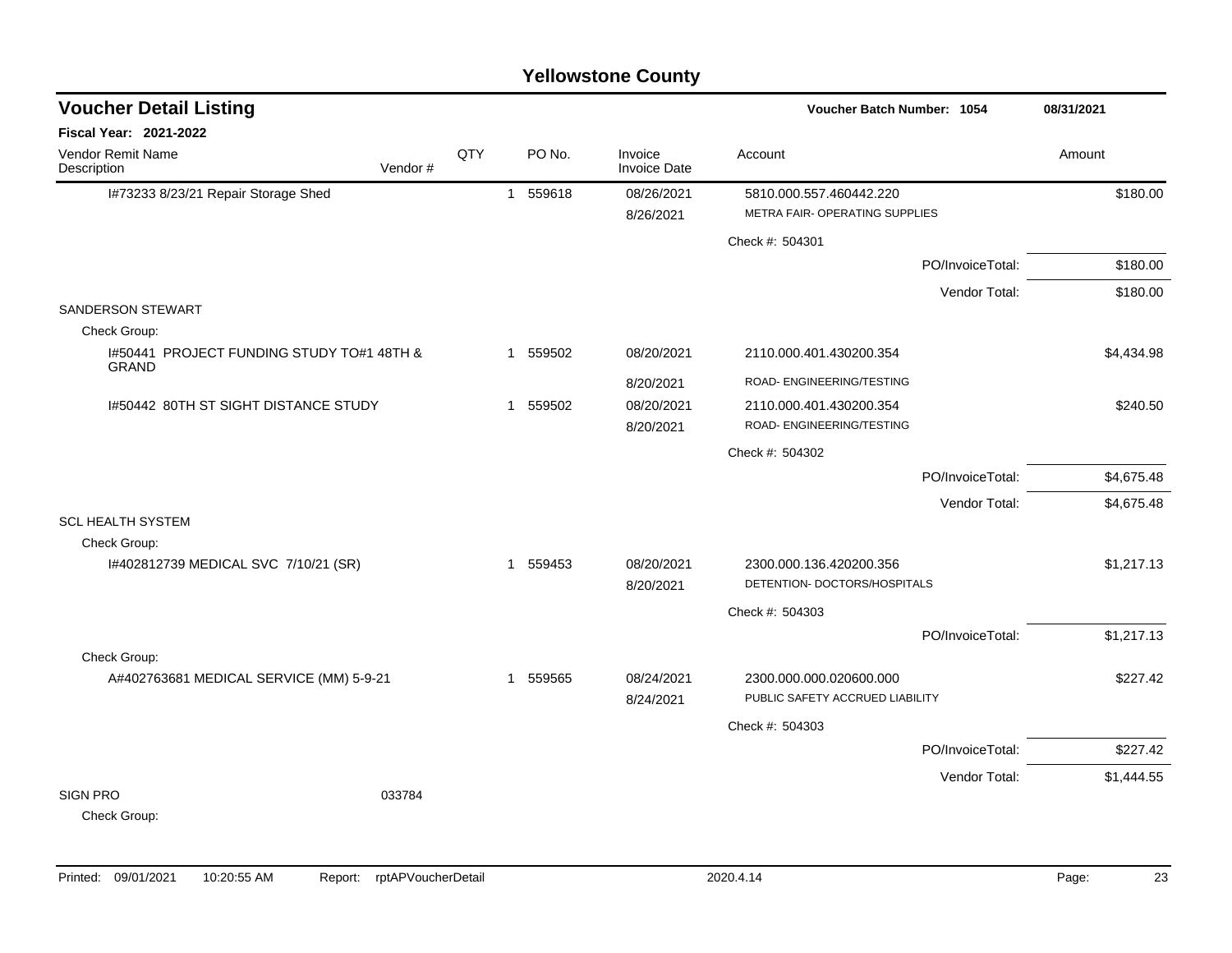| <b>Voucher Detail Listing</b>                        |                               |     |          |                                | Voucher Batch Number: 1054                                      |                  | 08/31/2021  |
|------------------------------------------------------|-------------------------------|-----|----------|--------------------------------|-----------------------------------------------------------------|------------------|-------------|
| Fiscal Year: 2021-2022                               |                               |     |          |                                |                                                                 |                  |             |
| Vendor Remit Name<br>Description                     | Vendor#                       | QTY | PO No.   | Invoice<br><b>Invoice Date</b> | Account                                                         |                  | Amount      |
| 1#72720 Window Decall at BKG Window                  |                               |     | 1 559620 | 08/26/2021<br>8/26/2021        | 2300.000.136.420200.220<br>DETENTION- OPERATING SUPPLIES        |                  | \$89.00     |
|                                                      |                               |     |          |                                | Check #: 504304                                                 |                  |             |
|                                                      |                               |     |          |                                |                                                                 | PO/InvoiceTotal: | \$89.00     |
|                                                      |                               |     |          |                                |                                                                 | Vendor Total:    | \$89.00     |
| STERLING COMPUTERS CORPORATION<br>Check Group:       |                               |     |          |                                |                                                                 |                  |             |
| I#0104263; HP LJ PRO M428FDW MFP Printer             |                               |     | 1 559566 | 08/24/2021<br>8/24/2021        | 1000.000.115.410580.220<br>IT-OPERATING SUPPLIES                |                  | \$480.00    |
|                                                      |                               |     |          |                                | Check #: 504305                                                 |                  |             |
|                                                      |                               |     |          |                                |                                                                 | PO/InvoiceTotal: | \$480.00    |
| Check Group:                                         |                               |     |          |                                |                                                                 |                  |             |
| I#0103650; Dell Latitude 5420 Rugged laptop computer |                               |     | 1 559587 | 08/25/2021<br>8/25/2021        | 2300.000.133.420160.940<br>CIVIL- CAPITAL OUTLAY/ EQUIPMENT     |                  | \$2,852.00  |
|                                                      |                               |     |          |                                | Check #: 504305                                                 |                  |             |
|                                                      |                               |     |          |                                |                                                                 | PO/InvoiceTotal: | \$2,852.00  |
| Check Group:                                         |                               |     |          |                                |                                                                 |                  |             |
| I#0104451; Dell PowerEdge Server Replacement         |                               |     | 2 559608 | 08/25/2021<br>8/25/2021        | 6060.000.608.500800.940<br>TECHNOLOGY- CAPITAL OUTLY/EQUIPMENT  |                  | \$30,296.72 |
|                                                      |                               |     |          |                                | Check #: 504305                                                 |                  |             |
|                                                      |                               |     |          |                                |                                                                 | PO/InvoiceTotal: | \$30,296.72 |
| TOWN & COUNTRY SUPPLY                                | 003930                        |     |          |                                |                                                                 | Vendor Total:    | \$33,628.72 |
| Check Group:                                         |                               |     |          |                                |                                                                 |                  |             |
| A#608120 1#420612 8/19/21 FUEL                       |                               |     | 1 559615 | 08/26/2021<br>8/26/2021        | 5810.000.552.460442.231<br>METRA FACILITIES- GAS-OIL-GREASE-ETC |                  | \$3,373.72  |
|                                                      |                               |     |          |                                | Check #: 504306                                                 |                  |             |
|                                                      |                               |     |          |                                |                                                                 | PO/InvoiceTotal: | \$3,373.72  |
|                                                      |                               |     |          |                                |                                                                 | Vendor Total:    | \$3,373.72  |
| 09/01/2021<br>10:20:55 AM<br>Printed:                | rptAPVoucherDetail<br>Report: |     |          |                                | 2020.4.14                                                       |                  | Page:<br>24 |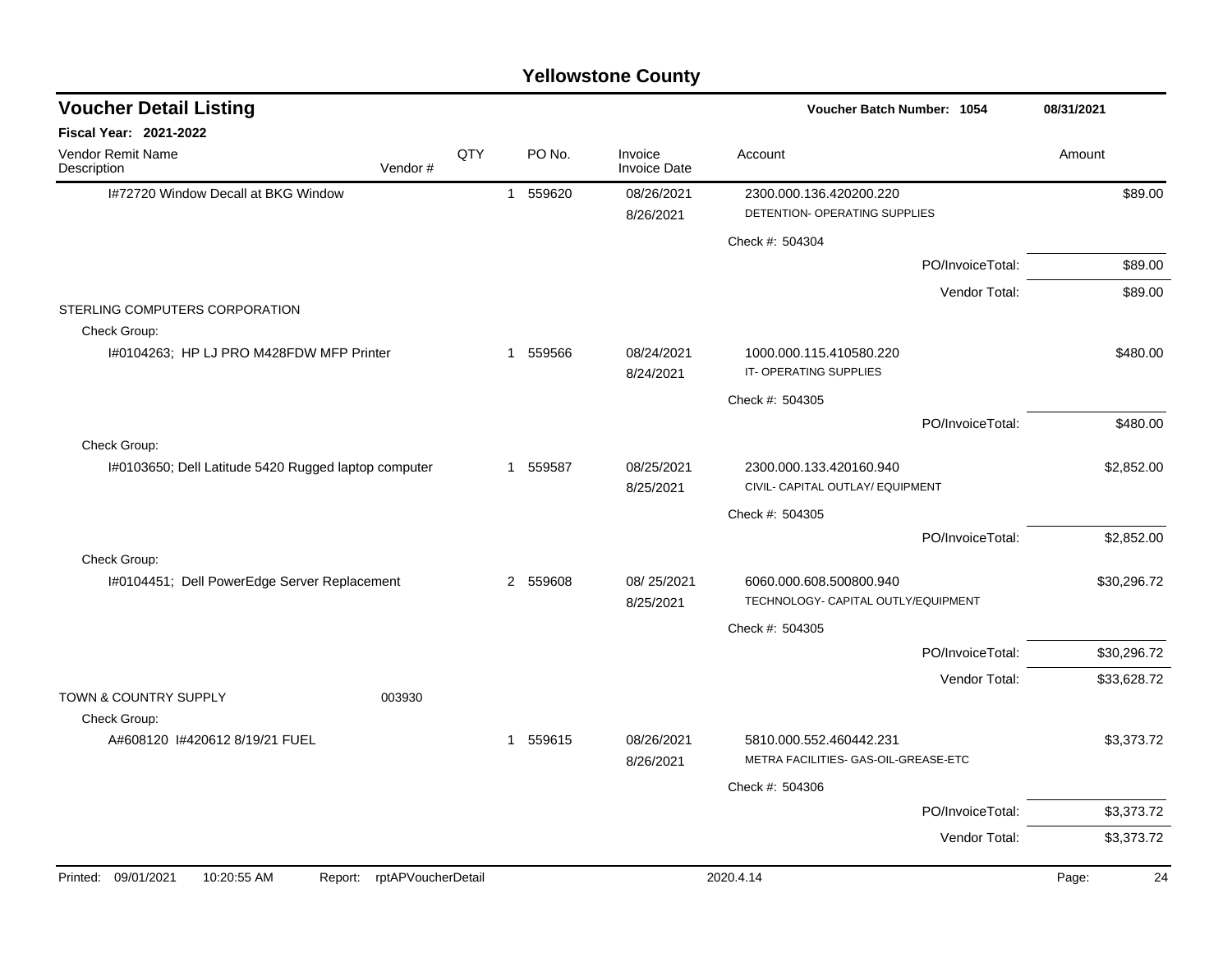| <b>Voucher Detail Listing</b>                 |                    |     |          |                                | Voucher Batch Number: 1054                                |                  | 08/31/2021  |
|-----------------------------------------------|--------------------|-----|----------|--------------------------------|-----------------------------------------------------------|------------------|-------------|
| Fiscal Year: 2021-2022                        |                    |     |          |                                |                                                           |                  |             |
| Vendor Remit Name<br>Description              | Vendor#            | QTY | PO No.   | Invoice<br><b>Invoice Date</b> | Account                                                   |                  | Amount      |
| TRANSITIONAL MARKETING                        |                    |     |          |                                |                                                           |                  |             |
| Check Group:                                  |                    |     |          |                                |                                                           |                  |             |
| 1#6767 7/7/21 VINYL BANNERS                   |                    |     | 1 559635 | 08/26/2021<br>8/26/2021        | 5811.000.552.460442.365<br>FACILITIES- GROUND MAINT       |                  | \$1,246.00  |
|                                               |                    |     |          |                                | Check #: 504307                                           |                  |             |
|                                               |                    |     |          |                                |                                                           | PO/InvoiceTotal: | \$1,246.00  |
|                                               |                    |     |          |                                |                                                           | Vendor Total:    | \$1,246.00  |
| URISA                                         | 048145             |     |          |                                |                                                           |                  |             |
| Check Group:                                  |                    |     |          |                                |                                                           |                  |             |
| URISA Membership Alyssa (address Coordinator) |                    |     | 1 559598 | 08/25/2021<br>8/25/2021        | 6040.000.400.500300.330<br>GIS-MEMBERSHIP & DUES          |                  | \$243.75    |
|                                               |                    |     |          |                                | Check #: 504308                                           |                  |             |
|                                               |                    |     |          |                                |                                                           | PO/InvoiceTotal: | \$243.75    |
|                                               |                    |     |          |                                |                                                           | Vendor Total:    | \$243.75    |
| <b>VERIZON WIRELESS</b>                       |                    |     |          |                                |                                                           |                  |             |
| Check Group:                                  |                    |     |          |                                |                                                           |                  |             |
| A#271621775-00001 I#9885839826 8/9/21         |                    |     | 1 559583 | 08/24/2021<br>8/24/2021        | 2399.000.235.420250.345<br>YSC- TELEPHONE & TECHNOLOGY    |                  | \$73.08     |
|                                               |                    |     |          |                                | Check #: 504309                                           |                  |             |
|                                               |                    |     |          |                                |                                                           | PO/InvoiceTotal: | \$73.08     |
|                                               |                    |     |          |                                |                                                           | Vendor Total:    | \$73.08     |
| WATTS, CONNIE                                 |                    |     |          |                                |                                                           |                  |             |
| Check Group:                                  |                    |     |          |                                |                                                           |                  |             |
| C Watts FAIR TEMP TRAFFIC SIGNS 8/15/21       |                    |     | 1 559580 | 08/24/2021<br>8/24/2021        | 5810.000.557.460442.220<br>METRA FAIR- OPERATING SUPPLIES |                  | \$83.92     |
|                                               |                    |     |          |                                | Check #: 504310                                           |                  |             |
|                                               |                    |     |          |                                |                                                           | PO/InvoiceTotal: | \$83.92     |
|                                               |                    |     |          |                                |                                                           | Vendor Total:    | \$83.92     |
| <b>WORDEN VFD</b><br>Check Group:             | 006570             |     |          |                                |                                                           |                  |             |
| Printed: 09/01/2021<br>10:20:55 AM<br>Report: | rptAPVoucherDetail |     |          |                                | 2020.4.14                                                 |                  | 25<br>Page: |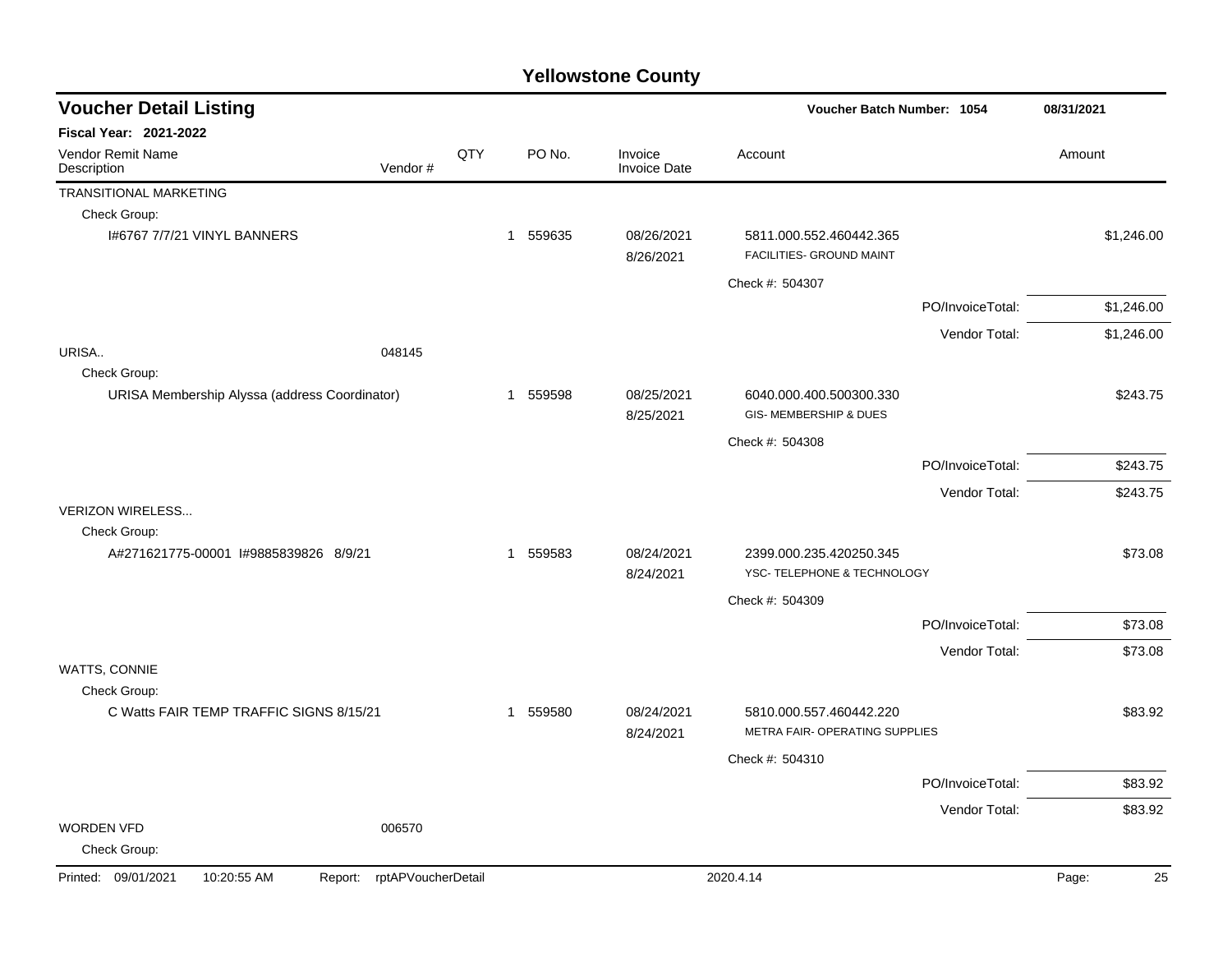|     |                   |  |                                                                                                          | Voucher Batch Number: 1054                                            | 08/31/2021                                   |
|-----|-------------------|--|----------------------------------------------------------------------------------------------------------|-----------------------------------------------------------------------|----------------------------------------------|
|     |                   |  |                                                                                                          |                                                                       |                                              |
| QTY | PO No.            |  | Invoice<br><b>Invoice Date</b>                                                                           | Account                                                               | Amount                                       |
|     |                   |  | 08/26/2021<br>8/26/2021                                                                                  | 7204.000.721.420400.398<br>WORDEN FIRE #4- VARIABLE CONTRACT SERVICES | \$35,000.00                                  |
|     |                   |  |                                                                                                          | Check #: 504311                                                       |                                              |
|     |                   |  |                                                                                                          | PO/InvoiceTotal:                                                      | \$35,000.00                                  |
|     |                   |  |                                                                                                          | Vendor Total:                                                         | \$35,000.00                                  |
|     |                   |  |                                                                                                          |                                                                       |                                              |
|     |                   |  |                                                                                                          |                                                                       |                                              |
|     |                   |  | 08/26/2021<br>8/26/2021                                                                                  | 5810.000.552.460442.220<br>METRA FACILITIES- OPERATING SUPPLIES       | \$122.27                                     |
|     | $\mathbf 1$       |  | 08/26/2021                                                                                               | 5810.000.552.460442.369<br>METRA FACILITIES- BUILDING/EQUIP REPAIRS   | \$5.96                                       |
|     |                   |  | 08/26/2021<br>8/26/2021                                                                                  | 5810.000.557.460442.224<br>METRA FAIR- JANITORIAL SUPPLIES            | \$239.25                                     |
|     |                   |  |                                                                                                          | Check #: 504312                                                       |                                              |
|     |                   |  |                                                                                                          | PO/InvoiceTotal:                                                      | \$367.48                                     |
|     |                   |  |                                                                                                          |                                                                       | \$367.48                                     |
|     |                   |  |                                                                                                          |                                                                       |                                              |
|     |                   |  |                                                                                                          |                                                                       |                                              |
|     | 4                 |  | 08/25/2021                                                                                               | 1000.000.199.411800.337<br>MISC- PUBLICITY/ADVERTISING                | \$26.00                                      |
|     | 4                 |  | 08/25/2021                                                                                               | 1000.000.199.411800.337                                               | \$24.00                                      |
|     |                   |  | 8/25/2021                                                                                                | MISC- PUBLICITY/ADVERTISING                                           |                                              |
|     | 4                 |  | 08/25/2021                                                                                               | 2110.000.401.430200.337<br>ROAD- PUBLICITY/ADVERTISING                | \$26.00                                      |
|     | 4                 |  | 08/25/2021                                                                                               | 2110.000.401.430200.337                                               | \$24.00                                      |
|     |                   |  | 08/25/2021<br>8/25/2021                                                                                  | 1000.000.199.411800.337<br>MISC- PUBLICITY/ADVERTISING                | \$26.00                                      |
|     | 4                 |  | 08/25/2021<br>8/25/2021                                                                                  | 1000.000.199.411800.337<br>MISC- PUBLICITY/ADVERTISING                | \$26.00                                      |
|     | Vendor#<br>006690 |  | 1 559619<br>1 559624<br>559624<br>1 559624<br>559602<br>559602<br>559602<br>559602<br>4 559602<br>559602 | 8/26/2021<br>8/25/2021<br>8/25/2021<br>8/25/2021                      | Vendor Total:<br>ROAD- PUBLICITY/ADVERTISING |